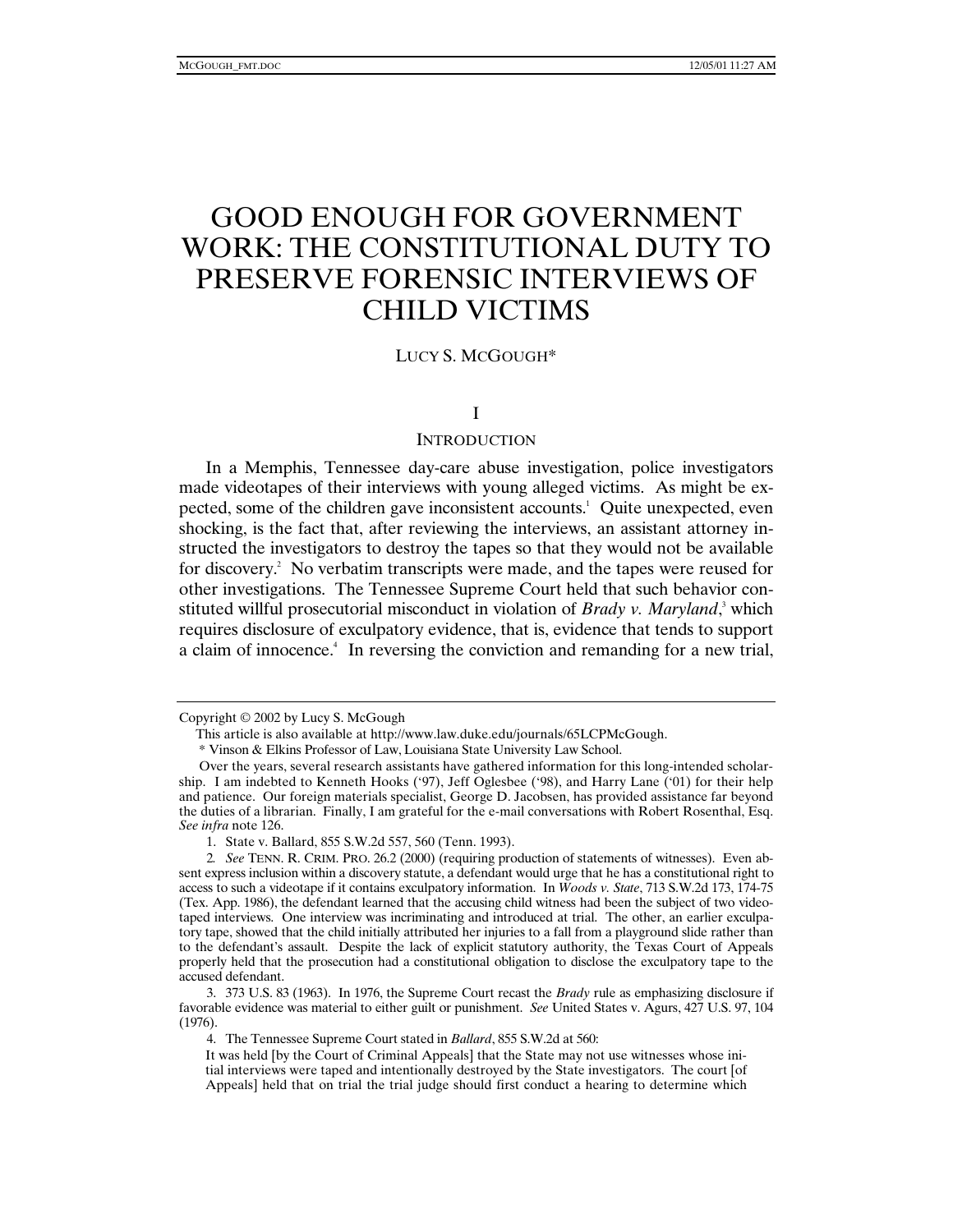the court barred the use of the children's videotaped interviews as proxy witnesses on retrial.<sup>5</sup>

Any prosecutor concerned with controlling the flow of evidence would quickly appreciate the lesson of this Tennessee case: Destruction of a record is *verboten*, but if no record is ever made, there is nothing to disclose. Can the Constitution be so easily sidestepped? Is there a constitutional duty cast upon a prosecutor to preserve evidence, that is, to videotape a forensic interview of a child?

This article proceeds with confidence on the premise that a forensic interview of a child by a member of the prosecutorial team offers many opportunities for compromising the reliability of the child's remembered account. A vast volume of research data now exists that documents the conclusion that the forensic interviewing of children is a very delicate, sophisticated, and high-risk enterprise. Furthermore, there are so many additional advantages from videotaping for the administration of the criminal justice system, far outweighing any suggested disadvantages, that videotaping of forensic interviews of children should become standard operating practice. But, as this article reveals, videotaping is not universally required, and, indeed, off-the-record forensic interviews of children continue to be tolerated as "good enough for government work."

Part II of this article presents a brief overview of the practice of videotaping forensic interviews of child victims. Part III explores the Supreme Court's evidence preservation cases and the contours of the prosecution's duties under the Due Process Clause. Part IV analyzes the nature of forensic interviewing and argues that even under the Court's current narrow interpretation of an accused's entitlements, videotaping is constitutionally mandated by fundamental fairness under the Due Process Clause.

## II

## THE PRACTICE AND BENEFITS OF VIDEOTAPING

As the term is used in this article, "forensic" evidence is, to some degree, malleable in that it is evidence that the state can shape, as opposed to prevenient and

*Id.*

witnesses were competent to testify. We are inclined to agree with the view of the lower court in this regard.

<sup>5</sup>*. Id*. at 560, 563. Courts have varied concerning the appropriate remedy for wrongful suppression of evidence. *See* Morgan v. Gertz, 166 F.3d 1307, 1308-10 (10th Cir. 1999) (reviewing a Colorado court's entry of a directed judgment of acquittal but denying relief because there had been no conviction); United States v. Cooper, 938 F.2d 928, 933 (9th Cir. 1983) (dismissing the indictment or other form of charges); State v. Willits, 393 P.2d 274, 277-79 (Ariz. 1964) (discussing a jury instruction designed to substitute for missing evidence). *See generally* United States v. Cooper, 983 F.2d 928 (9th Cir. 1993) (discussing possible remedies).

<sup>6</sup>*. See generall*y LUCY S. MCGOUGH, CHILD WITNESSES: FRAGILE VOICES IN THE AMERICAN LEGAL SYSTEM (1994); Stephen J. Ceci & Richard D. Friedman, *The Suggestibility of Children: Scientific Research and Legal Implications*, 86 CORNELL L. REV. 33 (2000); Lucy S. McGough & Amye Warren, *Research on Children's Suggestibility: Implications for the Investigative Interview*, 23 CRIM. JUST. & BEHAV. 269 (1996). *But see* Thomas D. Lyon, *The New Wave in Children's Suggestibility Research: A Critique*, 84 CORNELL L. REV. 1004 (1999) (arguing that the suggestibility of children is an overrated risk and that government investigators are highly skilled interlocutors).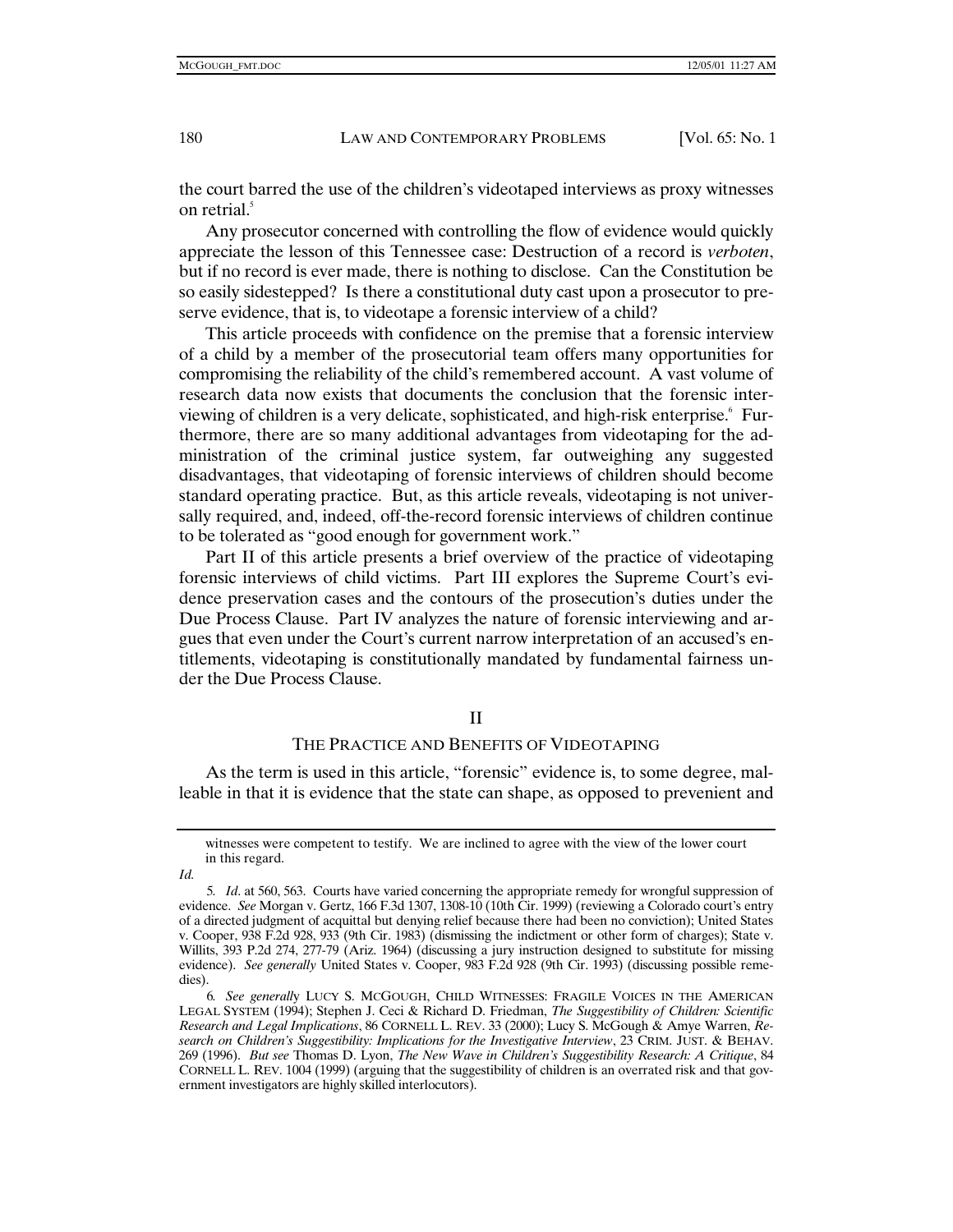fixed evidence that the state has collected.<sup>7</sup> A forensic interview of a child usually occurs soon after at least one interview has taken place in which the child has alleged abuse. This forensic interview is conducted for the purpose of creating evidence that will be admissible at trial, either as a recording of the interview or as testimony of the interviewer about what transpired during the interview. The salient features of a forensic interview of a child are that the state arranges, directs, and otherwise controls the creation of the evidence; that there is an opportunity for interviewer distortion of the evidence; that once contamination occurs, the distortion may be irreversible; that the state agent (the interviewer) cannot himself produce a faithful alternative record of the myriad interactions that occur during the interview; that the defendant cannot replicate this evidence by any other means; and that this evidence is the most critical and may be the only evidence of proof of the accusation. Each of these factors will be discussed in later portions of this article. The forensic interview of a child is such an important event in any child abuse prosecution that a record of the exchange is essential to an evaluation of the reliability of the key witness and of the sufficiency of any accusation.

Proposals calling for the videotaping of investigative interviews of child abuse victims are no longer novel and are barely innovative. In Scandinavia, videotaping has been the norm for the past forty years.<sup>8</sup> Since 1991, criminal prosecutions in Great Britain for assaults, batteries, cruelty, and sexual offenses involving children have permitted videotaped forensic interviews of the victims to be admitted into evidence at trial just as would direct testimony from the child on the witness stand.<sup>9</sup> Indeed, a pair of reforms consistently recommended by scholars, empiricists, and psychologists is that the initial interview be conducted by a trained professional and that the interview session be videotaped so that other professionals can independently evaluate it.<sup>10</sup> At least thirty-nine states now explicitly authorize at least some use of videotaped interviews of child victims, although no state as of

<sup>7</sup>*. Webster's* defines "forensic" as "used in or suitable to courts of law, public debate, or formal argumentation." WEBSTER'S NEW WORLD DICTIONARY OF AMERICAN ENGLISH 528 (3rd ed. 1988).

<sup>8</sup>*. See* JOHN R. SPENCER & RHONA H. FLIN, THE EVIDENCE OF CHILDREN: THE LAW AND THE PSYCHOLOGY 166 (1990); David Libai, *The Protection of the Child Victim of a Sexual Offense in the Criminal Justice System*, 15 WAYNE L. REV. 977 (1969). For a general discussion of the elicitation of children's testimony in other legal systems, see SPENCER & FLIN at 393-405.

<sup>9.</sup> Great Britain has recently expanded protection for child witnesses and modified its taping procedures. The statute now provides that victims of sexual abuse are "entitled" to be cross-examined in a pretrial hearing before the court, unless they decline that measure, and, like other child witnesses, opt to postpone cross-examination until trial. All forensic interviews are videotaped. *See* Criminal Justice Act, ch. 33 (1988) (Eng.) (as amended by the Youth Justice & Criminal Evidence Act, ch. 29 (1999) (Eng.)). For a discussion of current and former British statutes and practice, see Laura C.H. Hoyzano, *Variations on a Theme by Pigot: Special Measures Directions for Child Witnesses*, 2000 CRIM. L. REV. 250.

<sup>10</sup>*. See* State v. Giles, 772 P.2d 191, 199 (Idaho 1989) (citing expert testimony on videotaped interviews); HOME OFFICE IN CONJUNCTION WITH THE DEPARTMENT OF HEALTH, MEMORANDUM OF GOOD PRACTICE ON VIDEO RECORDED INTERVIEWS WITH CHILD WITNESSES FOR CRIMINAL PROCEEDINGS (1992); Michael E. Lamb et al., *Making Children into Competent Witnesses: Reactions to the Amicus Brief in* In re Michaels, 1 PSYCHOL. PUB. POL'Y & L. 438, 444-45 (1995).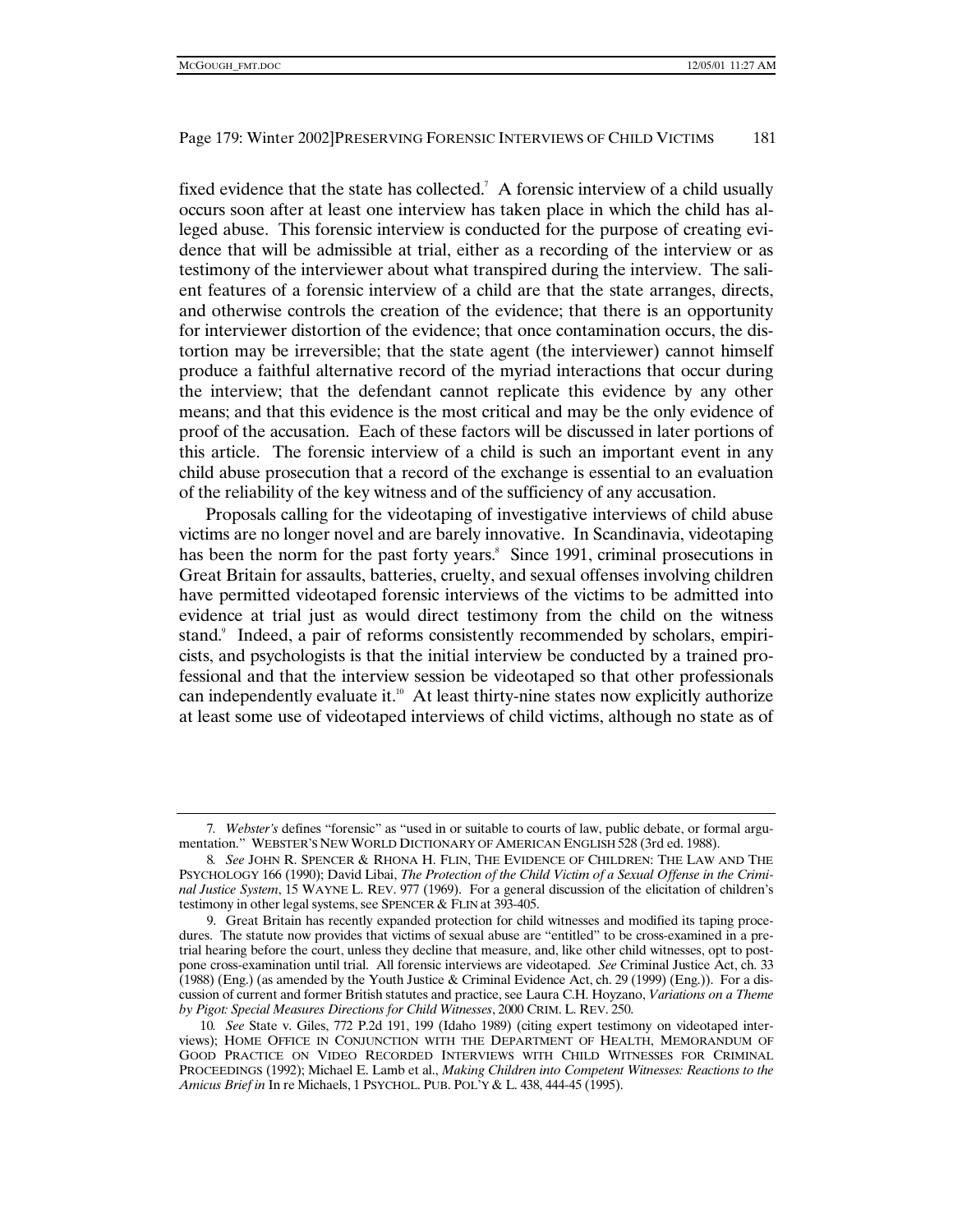yet mandates or provides significant incentives for videotaping forensic interviews. $11$ 

Several scholars have created laundry lists of the advantages and disadvantages of videotaping, although most conclude with a cautious endorsement of the practice.12 My own list is as follows.

# A. The Benefits of Videotaping Forensic Interviews

As a means for ensuring that the trial will result in a fair and accurate determination of guilt, pretrial videotaping should be required because it enhances the reliability of the child's evidence. Research demonstrates that the accuracy of children's memories declines more quickly over time than that of adults.<sup>13</sup> Videotaping preserves the account while fresh before memories fade and internal and external interferences take place. It minimizes the need for multiple interviews and lessens the possibility of contamination of the child's reminiscences.14 Of course, a videotape may be a wasted opportunity unless the investigative interview is conducted by a skilled professional. Those individuals on the sidelines judges, lawyers, scholars—should acknowledge that interviewing a child requires a sophisticated set of skills and on-the-spot adaptability. A videotaped forensic interview conducted by a well-trained interviewer captures a more coherent and complete account of the child's experience than any elicited by an untrained prosecutor or defense counsel on cross-examination.<sup>15</sup>

A second benefit, which is of only slightly lesser importance, is the opportunity videotaping provides to enhance the child's credibility. The more relaxed, out-ofcourt process permits the child to recall her or his experiences in an informal, relatively private setting. Moreover, there is empirical evidence that memory is enhanced when children are interviewed in relaxed surroundings.<sup>16</sup> Videotaping cap-

<sup>11</sup>*. See* Nancy Walker Perry & Bradley D. McAuliff, *The Use of Videotaped Child Testimony: Public Policy Implications*, 7 NOTRE DAME J. L. ETHICS & PUB. POL'Y 387, 392-95 (1993). A videotape of a forensic interview of a child can clearly qualify as "past recollection recorded," a traditionally recognized exception to the ban on the receipt of hearsay, even without special novel legislation. Furthermore, a state might also offer an evidentiary bonus, such as a presumption of trustworthiness for a videotaped forensic interview, that meets certain prerequisites for ensuring reliability. *See* MCGOUGH, *supra* note 6, at 217-19. The highest courts of several states, notably Florida and Idaho, have strongly urged investigators to videotape child victims' statements. *See* State v. Townsend, 635 So. 2d 949, 960 (Fla. 1994); State v. Giles, 772 P.2d 191, 195 (Idaho 1990) (Huntley, J., concurring).

<sup>12</sup>*. See* John E.B. Myers, *Investigative Interviews of Children: Should They Be Videotaped?*, 7 NOTRE DAME J. L. ETHICS & PUB. POL'Y 371 (1993); Nancy Walker Perry & Bradley D. McAuliff, *supra* note 11, at 399-405, 420-22. *But see* Paul Stern, *Videotaping Child Interviews: A Detriment to an Accurate Determination of Guilt*, 7 J. INTERPERSONAL VIOLENCE 278, 278 (1992) (arguing that routine videotaping of child sexual abuse victims is inappropriate and dangerous).

<sup>13.</sup> Rhona Flin et al., *The Effect of a Five-Month Delay on Children's and Adults' Eyewitness Memory*, 83 BRIT. J. PSYCHOL. 323, 333 (1992).

<sup>14.</sup> Debra A. Poole & Lawrence T. White, *Two Years Later: Effects of Question Repetition and Retention Interval on the Eyewitness Testimony of Children and Adults*, 29 DEV. PSYCHOL. 844, 851 (1993).

<sup>15</sup>*. See* Caroline Keenan et al., *Interviewing Allegedly Abused Children with a View to Criminal Prosecution*, 1999 CRIM. L. REV. 863, 869 ("[V]ideotaping that initial interview can deliver a much fuller account of the child's experience than is likely to be achieved through examination by counsel in the courtroom.").

<sup>16.</sup> In a study of seven- to nine-year-olds, children in the "interview group" related more information in free recall, answered specific questions more often, and denied information or failed to respond to ques-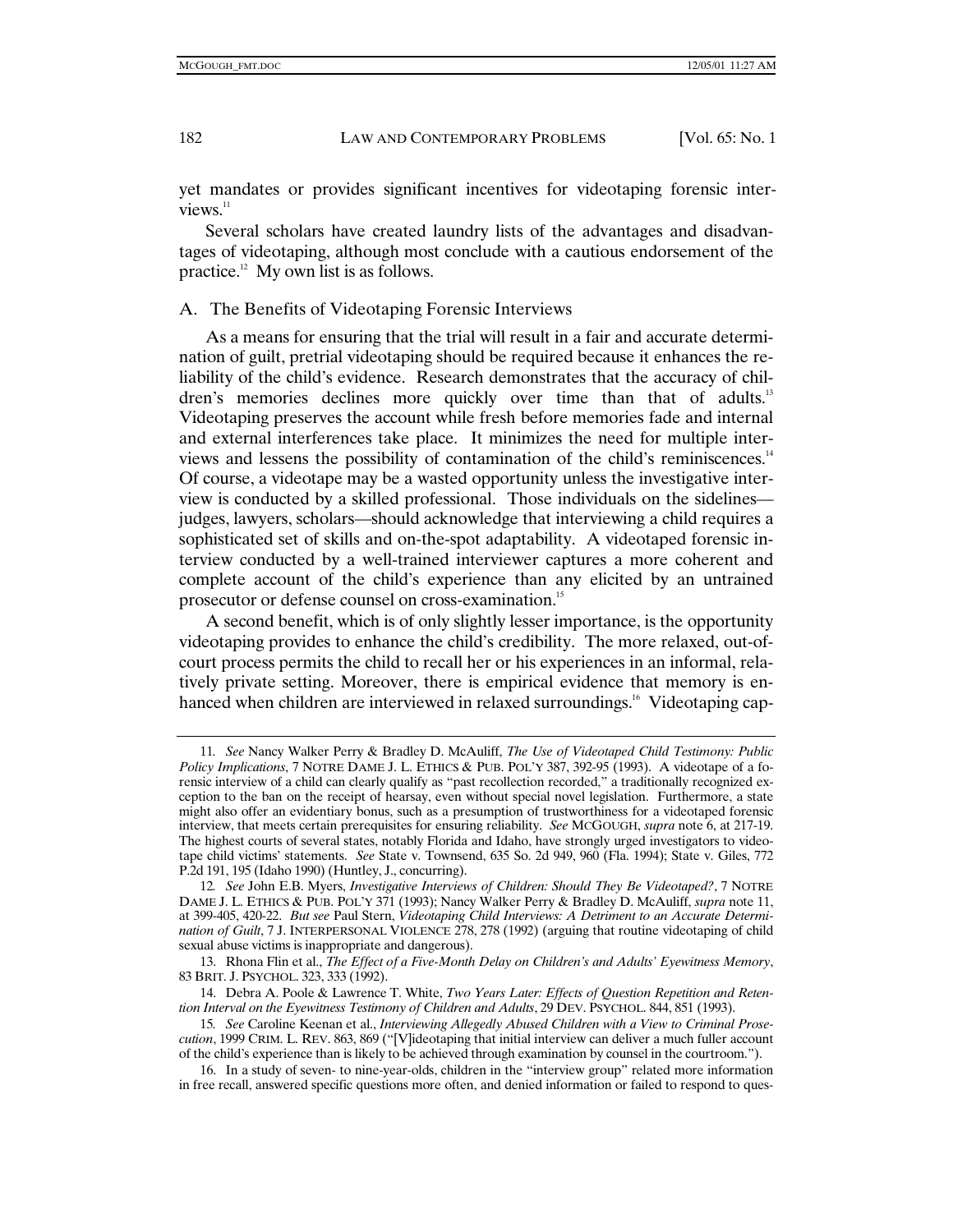tures the child's memories and enables the child to refresh his or her memory before making a trial appearance.

A third benefit is that videotaping reduces the stress that the legal system might otherwise exact from a child. This stress has been memorably termed the "secondary abuse" of children by the criminal justice system. $17$  It minimizes the number of times the child will have to retell the account and dampens the child's anxieties that reinterviewing means disbelief.<sup>18</sup> Videotaping can even reduce or eliminate altogether the stress of direct or cross-examination.<sup>19</sup> Because videotaping eases the child's stress, parents will be more willing to cooperate with the prosecution in supporting the need for the child to serve as a witness.<sup>20</sup>

Some investigative interviewing of the child is inevitable, since social workers and often the police are required by the laws of every state to investigate reports of child abuse, including child sexual abuse.<sup>21</sup> All players, including, ultimately, the trier of fact, need to be able to assess the delicate interaction between the interviewer and the child, and to view the body language of both. In studies of children's interviews conducted by veteran investigators, researchers found that, even immediately after the encounter, important content was omitted in the interviewers' recall and that most of the verbatim information—the content of pivotal questions and answers—was lost.<sup>22</sup> In sum, "interviewers, like all other adults, have limited memories."23 As Thoreau put it, "It takes two to speak the truth—one to

tions less often than did members of the "courtroom group." Paula E. Hill & Samuel M. Hill, *Videotaping Children's Testimony: An Empirical View*, 85 MICH. L. REV. 809, 815-16 (1987); Rhona Flin & Julian Boon, *The Child Witness in Court*, *in* CHILD SEXUAL ABUSE 122-37 (Corinne Wattam et al. eds., 1989); Karen J. Saywitz and Rebecca Nathanson, *Children's Testimony and Their Perceptions of Stress In and Out of the Courtroom*, 17 CHILD ABUSE & NEGLECT 613, 617 (1993) (finding a correlation between courtroom stress and impaired mnemonic performance). *See also* Keenan et al., *supra* note 15, at 868 ("This was one of several examples where patient and careful interviewing elicited a clear disclosure from the child. It would have been impossible for such an interview to have been conducted in the course of a trial.").

<sup>17.</sup> JOYCE PLOTNIKOFF & RICHARD WOOLFSON, PROSECUTING CHILD ABUSE: EVALUATION OF THE GOVERNMENT'S SPEEDY PROGRESS POLICY 96 (1995).

<sup>18.</sup> The Child Abuse and Treatment Act of 1974, 42 U.S.C. § 5106 (1995), created strong incentives for states to establish multidisciplinary teams for the investigation of reported cases of child abuse. By 1991, thirty-three states required joint Child Protective Services and law enforcement investigations of reported child maltreatment. One of the primary reasons for this cooperative approach was "to reduce the number of interviews with the child about the allegations." David I. Sheppard and Patricia A. Zangillo, *Coordinating Investigations of Child Abuse*, 54 PUB. WELFARE 21, 23-24 (1996).

<sup>19</sup>*. See infra* note 32*.*

<sup>20</sup>*. Cf.* DEBRA WHITCOMB ET AL., WHEN THE VICTIM IS A CHILD: ISSUES FOR JUDGES AND PROSECUTORS (1985); Mark E. Rust, *The Nightmare Is Real*, 14 STUD. LAW. 12 (1986).

<sup>21</sup>*. See*, *e.g.*, Child Abuse and Treatment Act of 1974, 42 U.S.C. § 5106 (1995) (requiring investigations and interviews with the child victim); LA. CH. CODE art. 612 (2000) (requiring interviews of family members and of the child upon receipt of a report of abuse or neglect of a child).

<sup>22</sup>*. See* Michael J. Lamb et al., *Accuracy of Investigators' Verbatim Notes of Their Forensic Interviews with Alleged Child Abuse Victims,* 24 LAW & HUM. BEHAV. 699 (2000); Amye R. Warren & Cara E. Woodall, *The Reliability of Hearsay Testimony: How Well Do Interviewers Recall Their Interviews with Children?*, 5 PSYCHOL. PUB. POL'Y & L. 355, 365-70 (1999).

<sup>23.</sup> Warren & Woodall, *supra* note 22, at 369. *See also* Keenan et al*.*, *supra* note 15, at 869; Maithilee K. Pathak & William C. Thompson, *From Child to Witness to Jury: Effects of Suggestion on the Transmission and Evaluation of Hearsay*, 5 PSYCHOL. PUB. POL'Y & L. 372, 383-84 (1999); Lucy Berliner & Rozanne Lieb, *Child Sexual Abuse Investigations: Testing Documentation Methods*, Washington State Institute for Public Policy Doc. # 01-01-4102, *available at* http://www.wsipp.wa.gov/childfamily/ChildProtection.html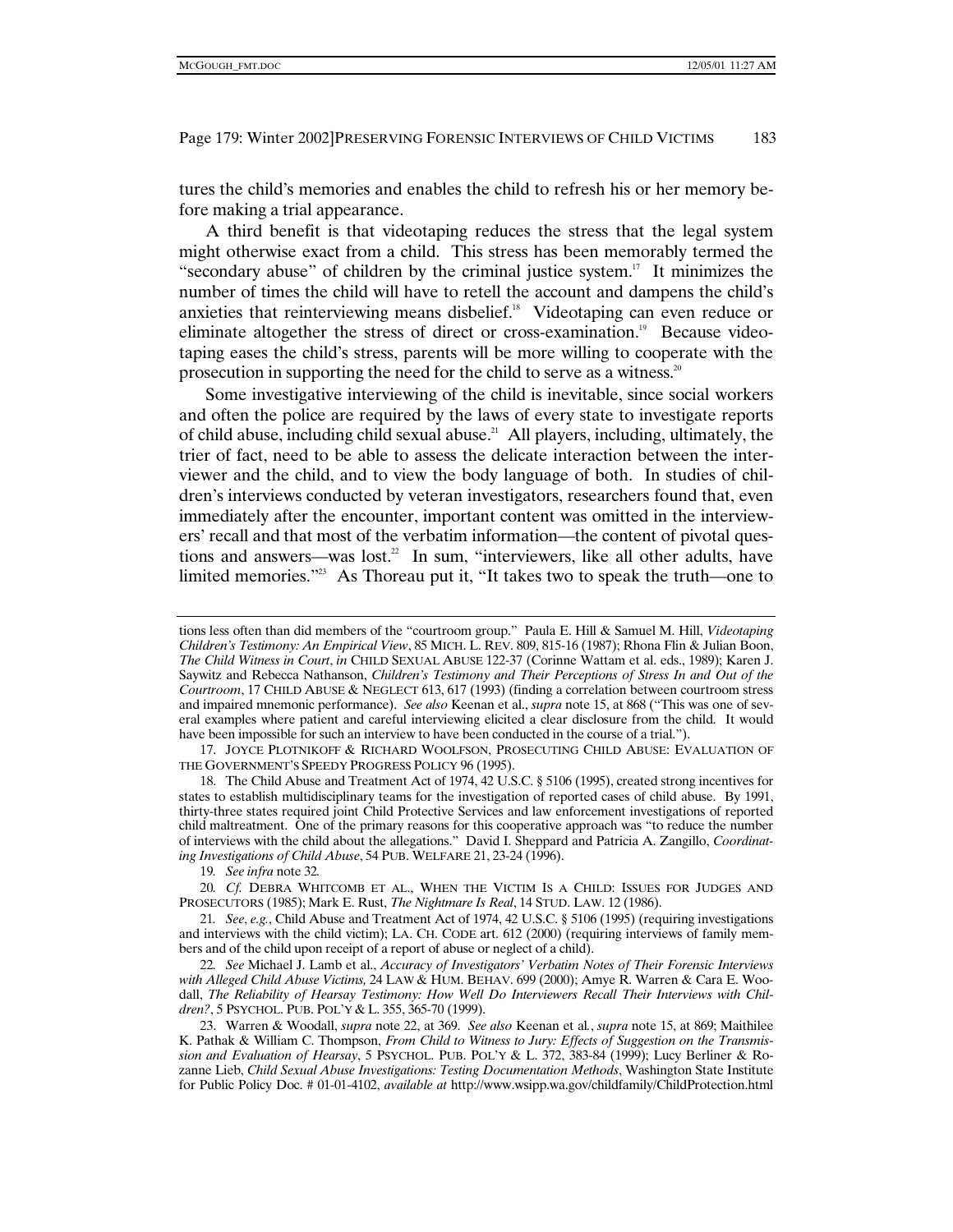speak, and another to hear."<sup>24</sup> Thus, a fourth benefit of videotaping is that it provides a complete, accurate record of the interchange, freeing the interviewer to relate to the child without the distraction of memory recall.

Videotaping provides for "increased transparency of the interviewing process."25 The issue is whether we know precisely what transpired at forensic interviews or whether we must only guess about it. A record of the exchange between interviewer and child is more important than a record of an adult's interrogation because a young child rarely can recall experiences without assistance from an adult, and often requires an interlocutor using prompts and cues.<sup>26</sup> The moment an adult strides into the picture, even a helpful adult motivated only to obtain a complete and accurate account of an event, the risk of adult distortions is considerable. Although there remains some disagreement about the rationale, social scientists concur that young children are more suggestible than adults and are more likely to accept and incorporate misinformation into their memories when interacting with an authoritative adult.<sup>27</sup> The fifth benefit of videotaping is that it permits an assessment of the likelihood of interviewer distortion.

A sixth and related benefit of videotaping is that it enables investigators to become more proficient future interviewers. The record permits review, monitoring, retraining, and enhanced self-awareness. Videotaping produces a better interview: Awareness of monitoring sharpens the interviewer's skills, and review and constructive criticism educates and makes improvement possible.<sup>28</sup> Seventh, videotaping improves the quality of professional pretrial decisions and conserves valuable trial time, providing direct as well as indirect benefits to the criminal justice system. Both the prosecutor's staff and defense counsel can evaluate the child's

We have  $\dots$  a good deal of cause to question the methods of interrogation of children at interviews by those who mean them well.... [S]o-called explicit [anatomically detailed doll] models have been used and suggestive questions put forward and total ignorance has been shown of the tendency of the child to give the answer he believes that the adult wishes to hear.

489 PARL. DEB., H.L. (5th ser.) (1987) 281 (speaking in opposition to the use of videotaped interviews as the child's evidence-in-chief; the legislation ultimately was enacted by Parliament). *See also supra* note 9 (discussing videotaping procedures in Great Britain).

28*. See* Myers, *supra* note 12, at 375 n.34 (citing Mike McConville, *Videotaping Interrogations: Police Behavior On and Off Camera*, 1992 CRIM. L. REV. 532.) For a discussion of the use of videotapes in training and the improvement of interviewing skills, see Helen L. Westcott et al., *Children, Hearsay, and the Courts: A Perspective from the United Kingdom*, 5 PSYCHOL. PUB. POL'Y & L. 282 (1999).

<sup>(</sup>finding videotaped recording was the most efficient and reliable method of documentation, preserving almost five times as many interviewing questions).

<sup>24.</sup> HENRY D. THOREAU, A WEEK ON THE CONCORD AND MERRIMACK RIVERS 283 (Literary Classics of the United States, Inc. 1985) (1880).

<sup>25.</sup> GRAHAM DAVIES ET AL., VIDEOTAPING CHILDREN'S EVIDENCE: AN EVALUATION STUDY 42 (1994).

<sup>26</sup>*. See* Lucy S. McGough & Amye Warren, *The All-Important Investigative Interview*, 45 JUV. & FAM. CT. J. 13, 15-32 (1994).

<sup>27</sup>*. See, e.g.,* STEPHEN J. CECI & MAGGIE BRUCK, JEOPARDY IN THE COURTROOM: A SCIENTIFIC ANALYSIS OF CHILDREN'S TESTIMONY (1995); Stephen J. Ceci & Michelle D. Leichtman, *"I know that you know that I know that you broke the toy": A Brief Report of Recursive Awareness Among Three-Year-Olds*, *in* SOCIAL AND COGNITIVE FACTORS IN EARLY DECEPTION (Stephen J. Ceci et al. eds., 1992); William C. Thompson et al., *What did the Janitor Do?: Suggestive Interviewing and the Accuracy of Children's Accounts*, 21 LAW & HUM. BEHAV. 405-26 (1997). As Lord Hailsham observed in Parliamentary debate before the implementation of new interviewing procedures in Great Britain: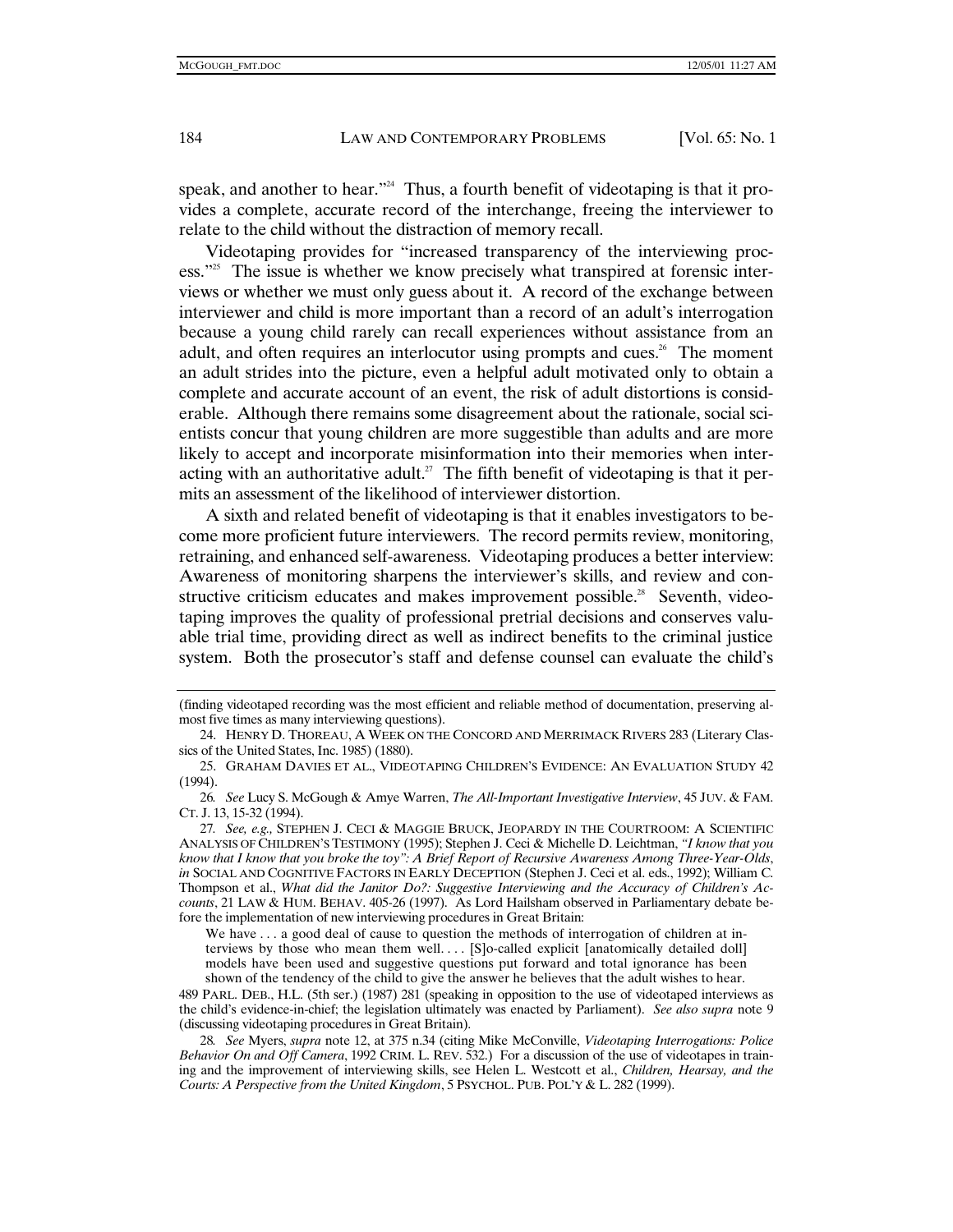accusation before deciding whether to go to trial. $29$  Videotaping also conserves valuable professional time before trial. Rather than scheduling and conducting independent interviews of the child, counsel, agency staff, and consultants can view the preserved account. Finally, videotaping saves the child's account for potential use at trial if the child becomes unavailable for complete testimony. A videotaped record of an out-of-court declaration, although hearsay, can meet the requirements of *White v. Illinois*<sup>30</sup> and thus be used as evidence at trial.<sup>31</sup> At least ten states have expressly authorized the videotaping of a child's statement for later use at trial. $32$ 

# B. The Costs of (Worries About) Videotaping Forensic Interviews

There are six commonly cited disadvantages to videotaping, beginning with the financial costs. Undeniably, there are start-up costs for buying video equipment and supplies, as well as continuing expenses for equipment repair and the salary costs of equipment operation. Many communities, however, already have access to Child Advocacy Centers that provide videotaping facilities for child victim in-

<sup>29.</sup> The often-touted assumption that a videotape "increases guilty pleas" has yet to be proved. DEBRA WHITCOMB ET AL., WHEN THE VICTIM IS A CHILD: ISSUES FOR JUDGES AND PROSECUTORS 60 (1st ed. 1965). The Home Office-commissioned study found a "trend," but not one of statistical significance. DAVIES ET AL., *supra* note 25, at 35. Furthermore, it would not necessarily be a just result if videotaping only produced more guilty pleas (above the general average) when decisions not to prosecute did not also rise, unless we assume that every allegation of sexual abuse is in fact true.

<sup>30. 502</sup> U.S. 346 (1992).

<sup>31.</sup> According to *White*, the Supreme Court's latest exegesis of the constitutional dimensions of hearsay rules in child abuse prosecutions, the child's hearsay complaint is admissible if the state produces the child as a witness or alternatively shows that the child is "unavailable" and that the hearsay exhibits sufficient indicia of reliability. 502 U.S. at 357. Lower courts have interpreted constitutional unavailability in a variety of settings. *See* United States v. Grooms, 978 F.2d 425, 428 (8th Cir. 1992) (holding that lack of memory does not render cross-examination constitutionally deficient); Commonwealth v. Willis, 716 S.W.2d 224, 230 (Ky. 1986) (finding the child witness too frightened or inarticulate to testify); State v. R.C., Jr., 494 So. 2d 1350, 1356 (La. Ct. App. 1986) (interpreting refusal to testify); Commonwealth v. Tufts, 542 N.E.2d 586, 588-89 (Mass. 1989) (finding severe emotional distress); State v. Slider, 688 P.2d 538, 541 (Wash. Ct. App. 1984) (interpreting child's loss of memory).

<sup>32</sup>*. See* Lucy S. McGough, *For the Record: Videotaping Investigative Interviews*, 1 PSYCHOL. PUB. POL'Y & L. 1 (1995). Two early pre-*White* state court decisions declared such statutes unconstitutional in violation of the Sixth Amendment Confrontation right. People v. Bastien, 541 N.E.2d 670 (Ill. 1989); Long v. State, 742 S.W.2d 302, 318 (Tex. Crim. App. 1987) (en banc). Those decisions probably spooked other states from enacting similar evidentiary rules that would permit the trial use of videotapes. In the subsequent decade, however, both decisions were overruled. *Long* was overruled and modified by *Briggs v. State*, 789 S.W.2d 918, 924 (Tex. Crim. App. 1990) (en banc). More recently, the Supreme Court of Illinois has reversed field from its *Bastien* decision and endorsed the use of videotaped statements, at least when the child is produced for direct and cross-examination at trial. State v. Bowen, 699 N.E.2d 577 (Ill. 1998). In a rather remarkable about-face, the Court danced very close to a finding that a videotaped version of a child's early report was more reliable than any trial version the child might give. *Id.* at 584-85.

In contrast, the Arizona Court of Appeals recently invalidated its children's interviewing videotaping statute on grounds that the legislature, by attempting to alter the rules of evidence, had infringed upon the exclusive prerogative of the state Supreme Court. State v. Taylor, 2 P.3d 674, 678 (Ariz. Ct. App. 1999). The court notes, however, that the state failed to produce any evidence to substantiate a claim that the memorial capabilities of children are any different from those of adults or that special hearsay rules can be justified. Such evidence abounds. *See generally* MCGOUGH, *supra* note 7.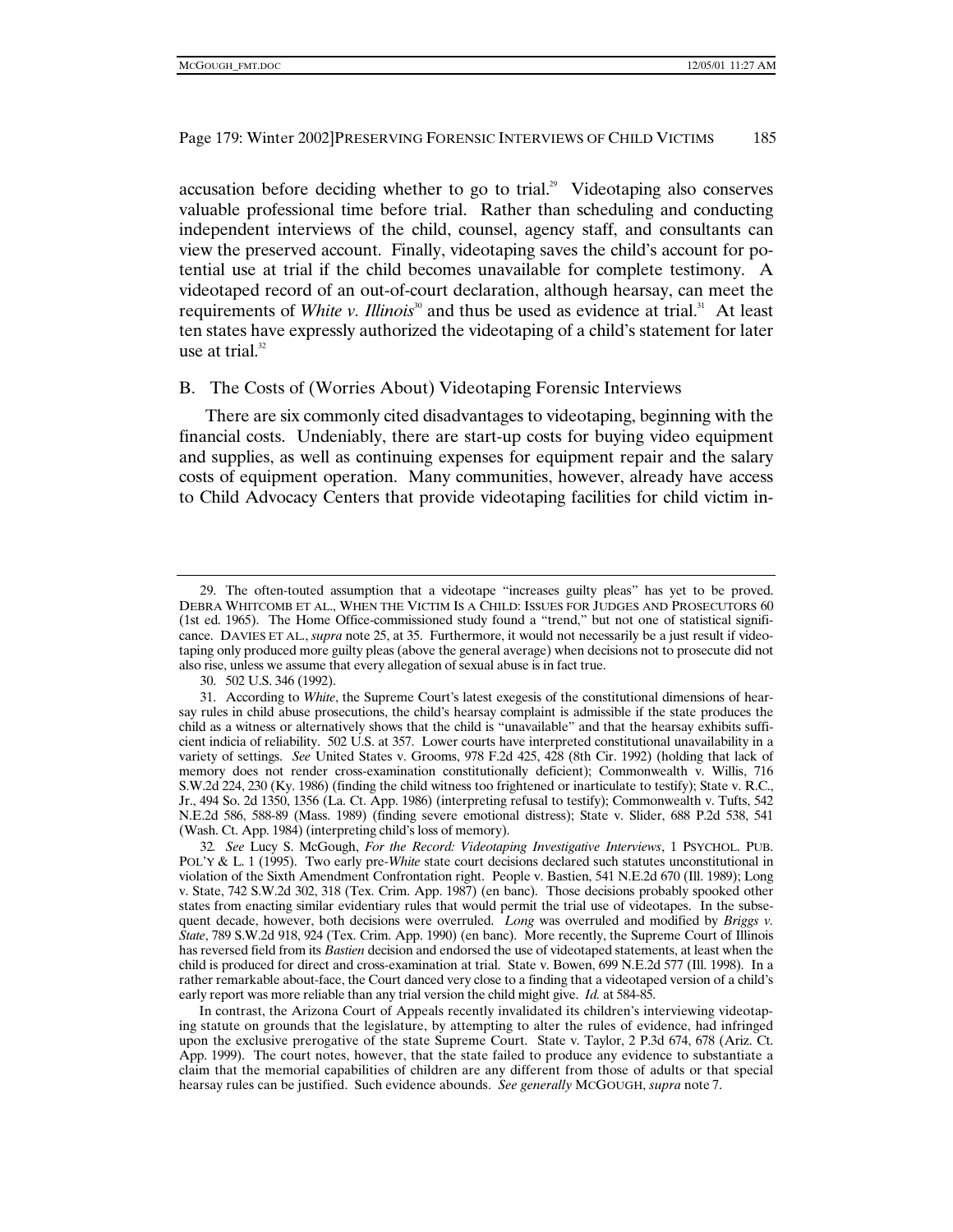terviews as standard operating procedure,<sup>33</sup> and many police departments now routinely videotape traffic stop encounters on the open road and interrogations of criminal suspects charged with more serious offenses.<sup>34</sup> Undeniably, some locales have not yet provided this technology to their police or social services, and so would have to make a modest investment of public funds.

An argument often misdirected at videotaping is that social workers and police cannot be trained to conduct an effective child victim interview.<sup>35</sup> The less arrogant variant is that there are insufficient funds to train competent forensic interviewers.36 The frightening import of such assertions is this implicit tolerance of criminal prosecutions that, *a fortiori*, must rely upon highly suspect accusations from children. These attacks do not concern the merits of videotaping, except insofar as videotaping forces an awareness of ineptitude. As John Spencer has written, just because there may be "bad" interviews does not mean that we have to do without the "good" ones. $37$  The real question is whether videotaping or doing without will produce the better interview, both in the present interview and in any future interviews that a professional may conduct.<sup>38</sup>

Some have voiced a third concern that the child's privacy will be compromised if a videotape is made; a variant is that the tapes will be used and might even fall into the hands of child pornographers.<sup>39</sup> There is no apparent reason why this evidence cannot be secured, as is other forensic physical evidence, which is usually held under lock and key before trial. A protocol is needed that would acknowl-

<sup>33.</sup> There apparently are no national or regional estimates of the costs of outfitting an interviewing room with videorecording equipment, since costs and projected needs vary widely from community to community. E-mail correspondence with Joelyn Doland, Director, Child Advocacy Center, Lake Charles, La. (Jan. 21, 2001); telephone conversation with Benjamin Murray, Chapter Coordinator, National Children's Alliance, Washington, D.C. (Feb. 6, 2001).

<sup>34.</sup> As early as 1975, the American Law Institute proposed a requirement that sound recordings be made of the interrogation process. *See* MODEL CODE OF PRE-ARRAIGNMENT PROCEDURE § 130.4(3) (1975). The Supreme Court of Alaska has construed its state constitution's due process guarantee to require electronic recording of all custodial interrogations. *See* Stephan v. State, 711 P.2d 1156, 1162 (Alaska 1985). In exercise of its supervisory power to ensure the "fair administration of justice," the Minnesota Supreme Court has adopted a recording requirement. State v. Scales, 518 N.W.2d 587, 592 (Minn. 1994). Courts in other states like Indiana and Massachusetts have strongly recommended the practice. *See* Stoker v. State, 692 N.E.2d 1386, 1390 (Ind. Ct. App. 1998); Commonwealth v. Diaz, 661 N.E.2d 1326, 1329 (Mass. 1996). *See also* Richard A. Leo, *The Impact of* Miranda *Revisited*, 86 J. CRIM. L. & CRIMINOLOGY 621, 681-92 (1996).

<sup>35</sup>*. See* Jeffery Wilson, *A Perspective on the Canadian Position*, *in* CHILDREN'S EVIDENCE IN LEGAL PROCEEDINGS: AN INTERNATIONAL PERSPECTIVE 147, 155 (J.R. Spencer et al. eds., 1989).

<sup>36.</sup> Jan Aldridge, *The Further Training of Professionals Dealing with Child Witnesses*, *in* CHILDREN AS WITNESSES 231-33 (Helen Dent & Rhonda Flin eds., 1992); Warren & Woodall, *supra* note 22.

<sup>37.</sup> J.R. Spencer, *Children's Evidence in Legal Proceedings in England*, *in* CHILDREN'S EVIDENCE IN LEGAL PROCEEDINGS, *supra* note 35, at 113, 122.

<sup>38</sup>*. See id*.

<sup>39</sup>*. See* DAVIES ET AL., *supra* note 25, at 45 (reporting that, initially, some British social workers were similarly concerned); Kee MacFarlane, *Diagnostic Evaluations and the Use of Videotapes in Child Sexual Abuse Cases*, 40 U. MIAMI L. REV. 135, 151 (1985) (expressing concern that videotapes might be available to the press).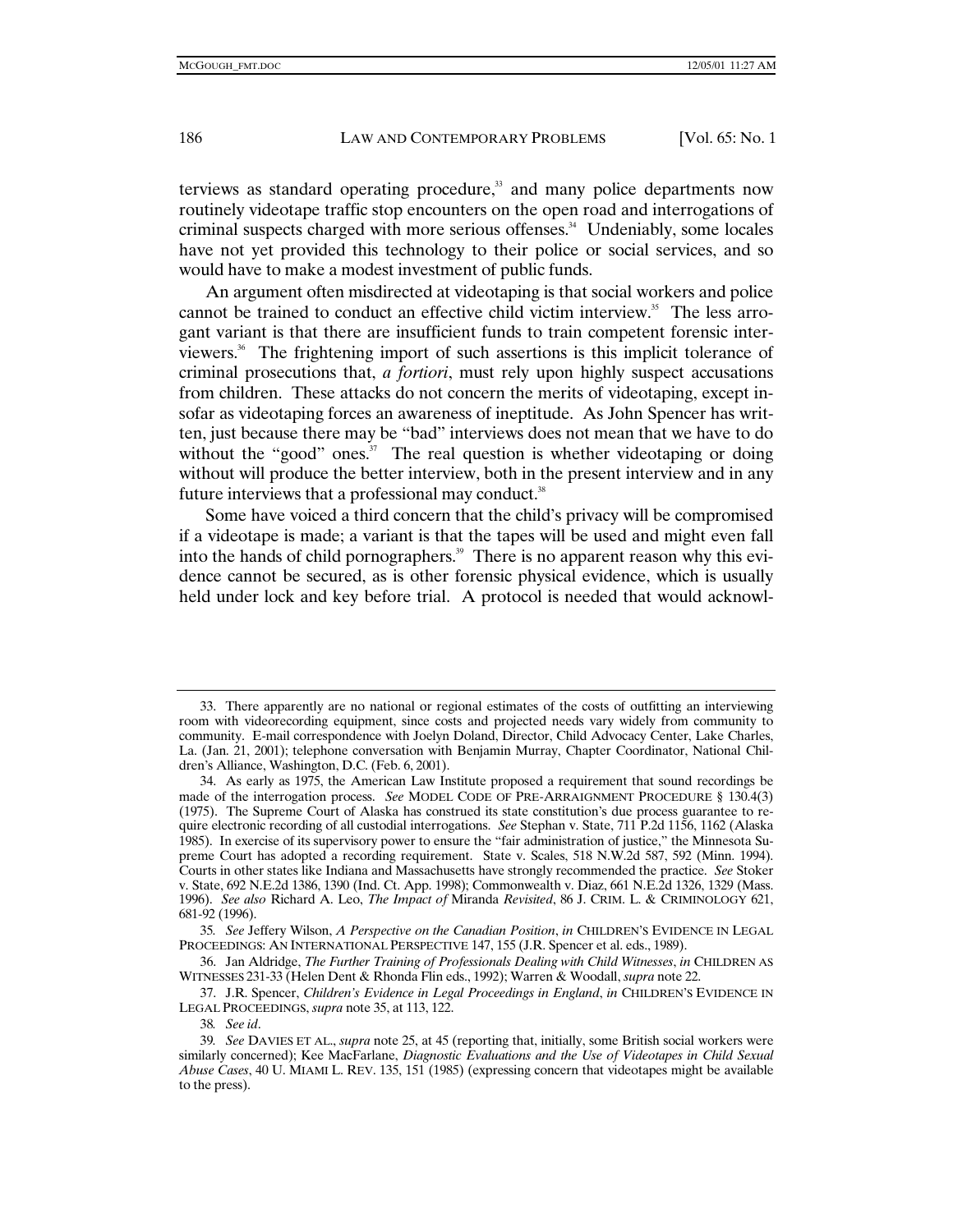edge the privacy concern and require investigators and interviewers to safeguard the videotapes in accordance with established procedures.<sup>40</sup>

Still other critics note quite accurately that a young child's narrative of a remembered event is typically abbreviated and often not straightforward.<sup>41</sup> If the child later remembers details that were not given at an earlier interview or interviews, later doubts some details that were given earlier, or otherwise changes his or her account, some fear that the presence of the videotaped version will cause everyone to doubt the core truth of the child's accusation.<sup>42</sup> Therapists point out that years can elapse before some patients are able to confront the reality of abuse.43 If, for example, in the first session a child victim says little or claims nothing occurred, but four months later accuses an assailant, will the child improperly be viewed as fantasizing or lying?<sup>44</sup>

Future revision is a universal problem, but one fairly easily solved. Any videotaping protocol must provide for the taping of all forensic interviews, including any later ones that revise an initial account, and should permit the child to offer an explanation for any reassessment of the remembered events.<sup>45</sup> Memory revisions may cause nave prosecution staff to be skeptical, and certainly any modifications will be highlighted by defense counsel to undermine the child's credibility; there is no reason, however, that revision per se should invalidate the child's accusation.

Keenan et al., *supra* note 15, at 871. Eric Cantona is the Michael Jordan of British soccer.

42*. See* WHITCOMB ET AL., *supra* note 29, at 138.

43. See the claims of therapists collected in ELIZABETH LOFTUS & KATHERINE KETCHAM, THE MYTH OF REPRESSED MEMORY (1994). Miss America Marilyn Van Derbur recalled "repressed" memories of childhood incest over twenty years later when she was an adult. Marilyn V. Atler & Vickie Bare, *The Darkest Secret*, PEOPLE, June 10, 1991, at 89; s*ee also* Elizabeth F. Loftus & Leah Kaufman, *Why Do Traumatic Experiences Sometimes Produce Good Memory (Flashbulbs) and Sometimes No Memory (Repression)?*, *in* AFFECT AND ACCURACY IN RECALL: STUDIES OF "FLASHBULB" MEMORIES 212 (Eugene Winograd & Ulrie Neisser eds., 1992).

44*. See* Wilson, *supra* note 35, at 155.

<sup>40.</sup> Courts are quite accustomed to handling evidence that is subject to policies of confidentiality, such as social services records, adoption records, and grand jury proceedings. There is no reason why a protective order mechanism could not be employed to safeguard the videotape and its legitimate use. The British have developed highly efficient and apparently satisfactory safeguards for videotapes of child victims' interviews. For an assessment, see DAVIES ET AL., *supra* note 25, at 10. The inadvertent loss of videotapes, illustrated by the negligent practices of the police in *Morgan v. Gertz*, 166 F.3d 1307 (10th Cir. 1999), would also be eliminated with adoption of safekeeping protocols. *See infra* text accompanying note 158.

<sup>41.</sup> Everyone who follows the interviewing literature develops his or her own favorite anecdote about the frustrations of the task. My own current favorite has been passed along by British investigators who lament the difficulty of avoiding leading questions and note that broad questions often miss the mark. One investigator recalled interviewing a young boy who had allegedly been abused by his babysitter:

I said to him: "Have you got any concerns about anyone?" and he said "Yes." And so I said, "Well, who's that?" and he said "Eric Cantona." He said he was worried that Eric Cantona would leave Manchester United. The whole interview was about Eric Cantona. That was his worry.

<sup>45.</sup> In one proposed model statute, a child may disclaim an earlier account in whole or in part and provide a new version. Videotapes of all versions of the child's experience would be made and considered collectively as evidence. *See* MCGOUGH, *supra* note 6, at 271-74 (citing Proposed Statute 3, Recollection-Recorded Videotapes of Children's Statements for Use in Criminal Trials). In addition to the use of videotaped interview, the current British statute permits testimony at trial by the child about any new matter not discussed in previous interviews and, with the court's permission "in the interests of justice," testimony that retraces and modifies a previous account. *See* Youth Justice & Criminal Evidence Act, c. 23 § 27(5)-(7) (1999) (Eng.).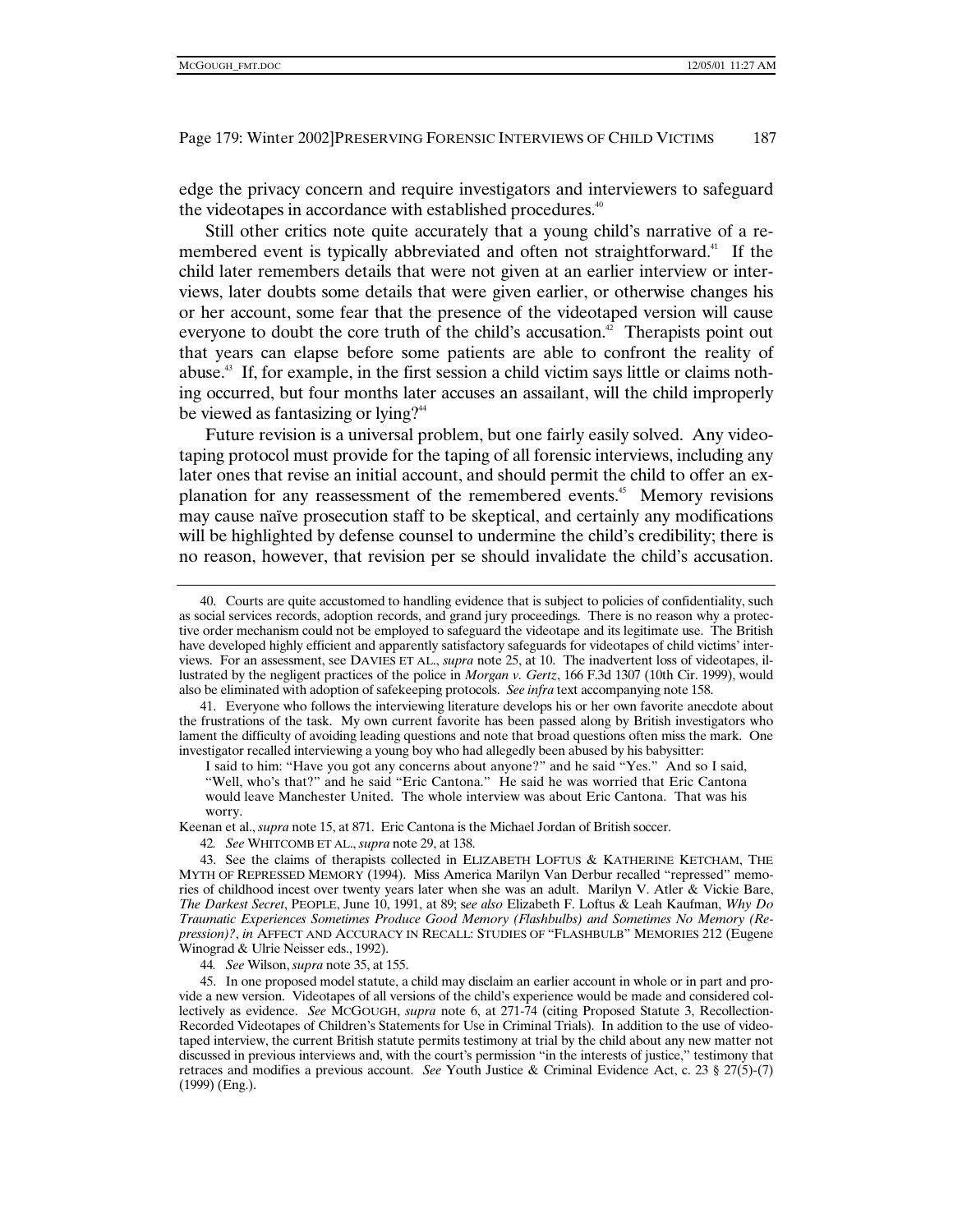Expert testimony would confirm that research demonstrates that changes in peripheral details, delayed recall, and recanting often occur in children's testimony.<sup>46</sup> Few, if any, experiences are seared in perfect clarity in adult memory, much less a child's more fragile one. $47$  Expert witnesses and jury instructions are the law's usual responses to information that is beyond the understanding of the average juror<sup>48</sup> and may be adequate to curb ignorance about children's veracity or reliability.49 The possibility of revision of the accusation does not undercut the value of a record of earlier interviews, unless we want to pretend that earlier versions were never voiced.

Barbara Smith's study of prosecutors found that they rated those innovations involving videotaping as the most infrequently used.<sup>50</sup> Prosecutors constitute a powerful force, and their reluctance or outright opposition may help to explain why videotapes are so infrequently made and why statutory reform has slowed to a standstill. Several studies have found that prosecutors are conservative and unlikely to embrace evidentiary innovations unless they are easy, quick, and inexpensive to implement.51 Gail Goodman's most recent research found that "lack of money" and "hurts case" were tied as reasons offered by nearly half of the prosecutors surveyed for not making videotapes of children's statements.<sup>52</sup> Videotaping is believed to hurt the prosecution by diminishing the child's credibility in two ways: The videotaped account may be a less convincing presentation than live tes-

48*. See* MCCORMICK ON EVIDENCE §§ 13, 328 (J.W. Strong ed., 5th ed. 1999). For a discussion of the use of expert witnesses in child abuse cases, see Lucy S. McGough, *A Legal Commentary: The Impact of* Daubert *on 21st Century Child Sexual Abuse Prosecutions*, *in* EXPERT WITNESSES IN CHILD ABUSE CASES 265 (Stephen J. Ceci & Helene Hembrooke eds., 1998), and John E.B. Myers et al., *Expert Testimony in Child Sexual Abuse Litigation*, 68 NEB. L. REV. 1 (1989).

<sup>46.</sup> Denial, revision, and recanting an earlier disclosure are discussed as dynamics of sexual abuse by many social scientists. *See, e.g.*, DAVID P.H. JONES & MARY MCQUISTON, INTERVIEWING THE SEXUALLY ABUSED CHILD 3-7 (2d ed. 1986).

<sup>47.</sup> M. McCloskey et al., *Is There a Special Flashbulb-Memory Mechanism?*, 117 J. EXPER. PSYCHOL.: GEN. 171-81 (1988); Amye Richelle Warren & Jeffrey N. Swartwood, *Developmental Issues in Flashbulb Memory Research: Children Recall the* Challenger *Event*, *in* AFFECT AND ACCURACY, *supra* note 43, at 95. Both studies document substantial forgetting and unreliability of memory of the *Challenger* disaster, despite the fact that the subjects firmly believed that the event had been indelibly recorded and was an infallible memory.

<sup>49.</sup> This is an issue that needs greater study, however. Kovera and Borgida report that there has been only one investigation of the impact of expert testimony about children's mnemonic capabilities upon jurors. *See* Margaret B. Kovera & Eugene Borgida, *Expert Scientific Testimony on Child Witnesses in the Age of* Daubert, *in* EXPERT WITNESSES IN CHILD ABUSE CASES, *supra* note 48, at 190-91. Crowley and colleagues found that expert testimony affirming children's mnemonic strengths appeared to influence jurors who found a child witness more credible and less susceptible to suggestion than did jurors who did not hear the expert. *See* Michael J. Crowley et al., *The Juridical Impact of Psychological Expert Testimony in a Simulated Child Sexual Abuse Trial*, 18 LAW & HUM. BEHAV. 89, 100 (1994).

<sup>50.</sup> BARBARA E. SMITH & SHARON G. ELSTEIN, THE PROSECUTION OF CHILD SEXUAL AND PHYSICAL ABUSE CASES (Final Report to the National Center on Child Abuse and Neglect), The American Bar Foundation, Fund for Justice and Education on Behalf of the ABA Center on Children & the Law 54-55 (1993).

<sup>51</sup>*. See* ELLEN GRAY, UNEQUAL JUSTICE: THE PROSECUTION OF CHILD SEXUAL ABUSE (1993); Gail S. Goodman et al., *Innovations for Child Witnesses: A National Survey*, 5 PSYCHOL. PUB. POL'Y & L. 255 (1999).

<sup>52</sup>*. See* Goodman et al., *supra* note 51, at 271.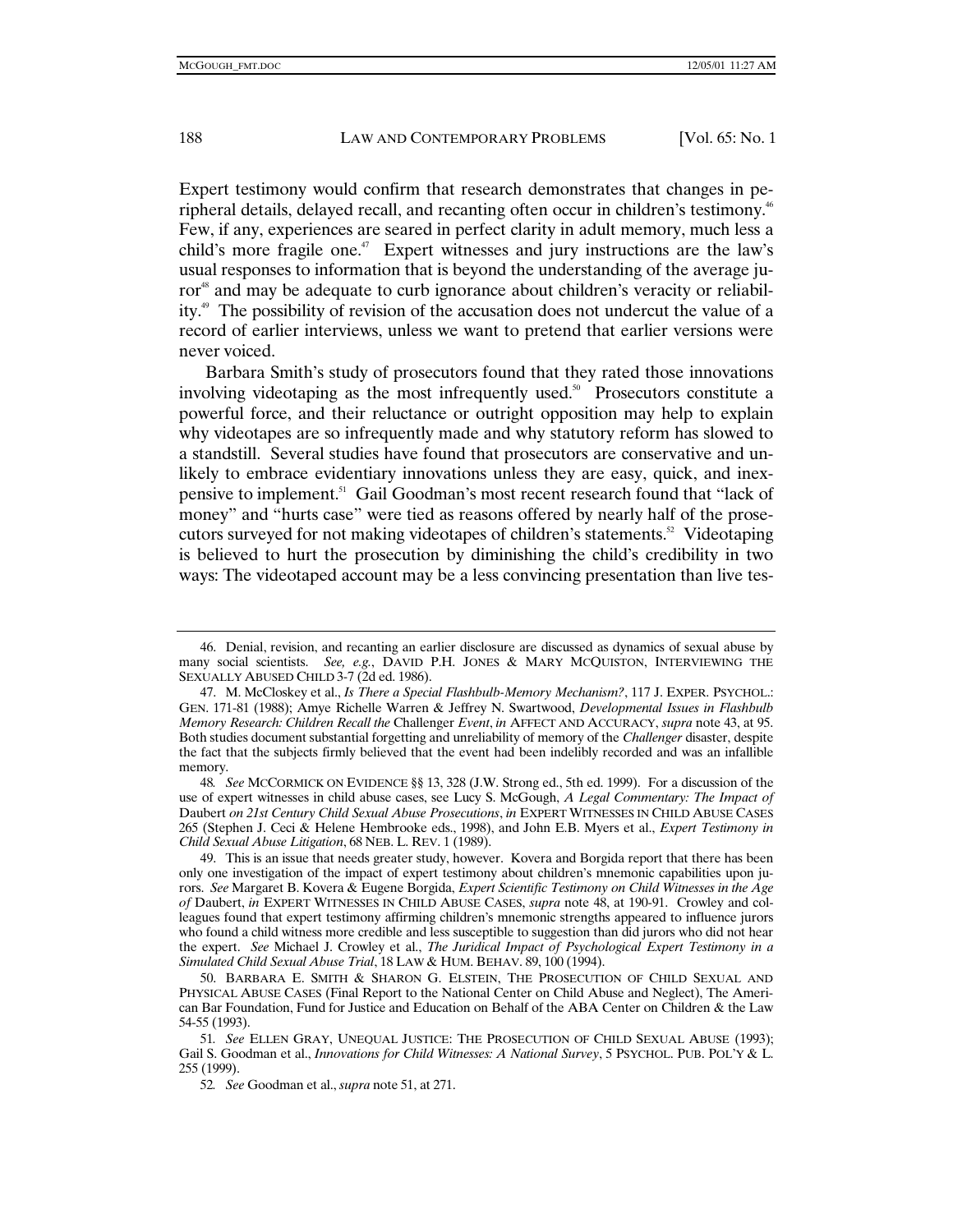timony by the child, and a videotaped record can give ammunition to defense counsel to point out the inevitable inconsistencies of the child's account.

The fifth concern, often voiced by prosecutors, is that a videotaped version degrades the child's credibility, that is, that it is a less powerful form of testimony. As one investigator has more vividly put it, the prosecutors would "rather have the child squirming in the witness box than use a sterile video."<sup>53</sup> Davies study of prosecutions in England found no such effect either upon assessments of videotaped children's credibility or upon rates of acquittal.<sup>54</sup> The simulated study by American researchers reached similar findings.<sup>55</sup>

The more commonly-expressed prosecutorial fear is that a videotaped record fuels the effectiveness of cross-examination, and that overreaching, overzealous defense counsel will misuse any discrepancies in the child's account or flaws in the interviewer's elicitation of the narrative to undermine or even destroy the child's credibility.56 Furthermore, many prosecutors believe that juries and judges cannot tell the difference between minor and major inconsistencies or between core and peripheral details, and that triers of fact cannot distinguish between the effective use of cross-examination and its misuse. Indeed, many high-profile sexual abuse prosecutions foundered in the 1980s, perhaps principally due to expert testimony about the suggestive interviewing techniques used by the investigators in videotaped interactions. As Stephen Ceci has noted, the McMartin jury hung on thirteen counts where there were no videotaped interviews of the children; they acquitted the defendants where there were videotapes of highly suggestive interviewing. $57$  The Kelly Michaels conviction was reversed and further testimony from the alleged child victims was barred because the New Jersey appellate courts found that the videotaped interviews were so permeated with improper suggestion that accuracy could no longer be unraveled from inaccuracy.<sup>58</sup> Ironically, these day-care cases, which may well lie at the extreme edge of prosecutorial frenzy and interviewer overreaching, have been taken as the exemplars of forensic interviewing and thus have created resistance to videotaping. We do not know with any certainty how bad or good forensic interviewing practice currently is, because we lack a record of practice norms.

<sup>53.</sup> THE CHILD, THE COURT AND THE VIDEO: A STUDY OF THE IMPLEMENTATION OF THE MEMORANDUM OF GOOD PRACTICE ON VIDEO INTERVIEWING OF CHILD WITNESSES 24 (Department of Health, Social Services Inspectorate, 1994).

<sup>54.</sup> DAVIES ET AL., *supra* note 25, at 35.

<sup>55</sup>*. See* David F. Ross et al., *The Impact of Protective Shields and Videotape Testimony on Conviction Rates in a Simulated Trial of Child Sexual Abuse*, 18 LAW & HUM. BEHAV. 553, 564-66 (1994).

<sup>56</sup>*. See* DAVIES ET AL., *supra* note 25, at 44; WHITCOMB ET AL., *supra* note 29, at 138; Flin & Boon, *supra* note 16, at 130-31; Lamb et al., *supra* note 10, at 444; MacFarlane, *supra* note 39.

<sup>57.</sup> Professor Ceci has made this point in several speeches, for example, at the Society for Research in Child Development Conference (Sept. 15, 1993), but apparently has never noted it in a manuscript. E-mail correspondence with Stephen J. Ceci (Jan. 30, 2001).

<sup>58</sup>*. See* State v. Michaels, 642 A.2d 1372, 1379-80 (N.J. 1994).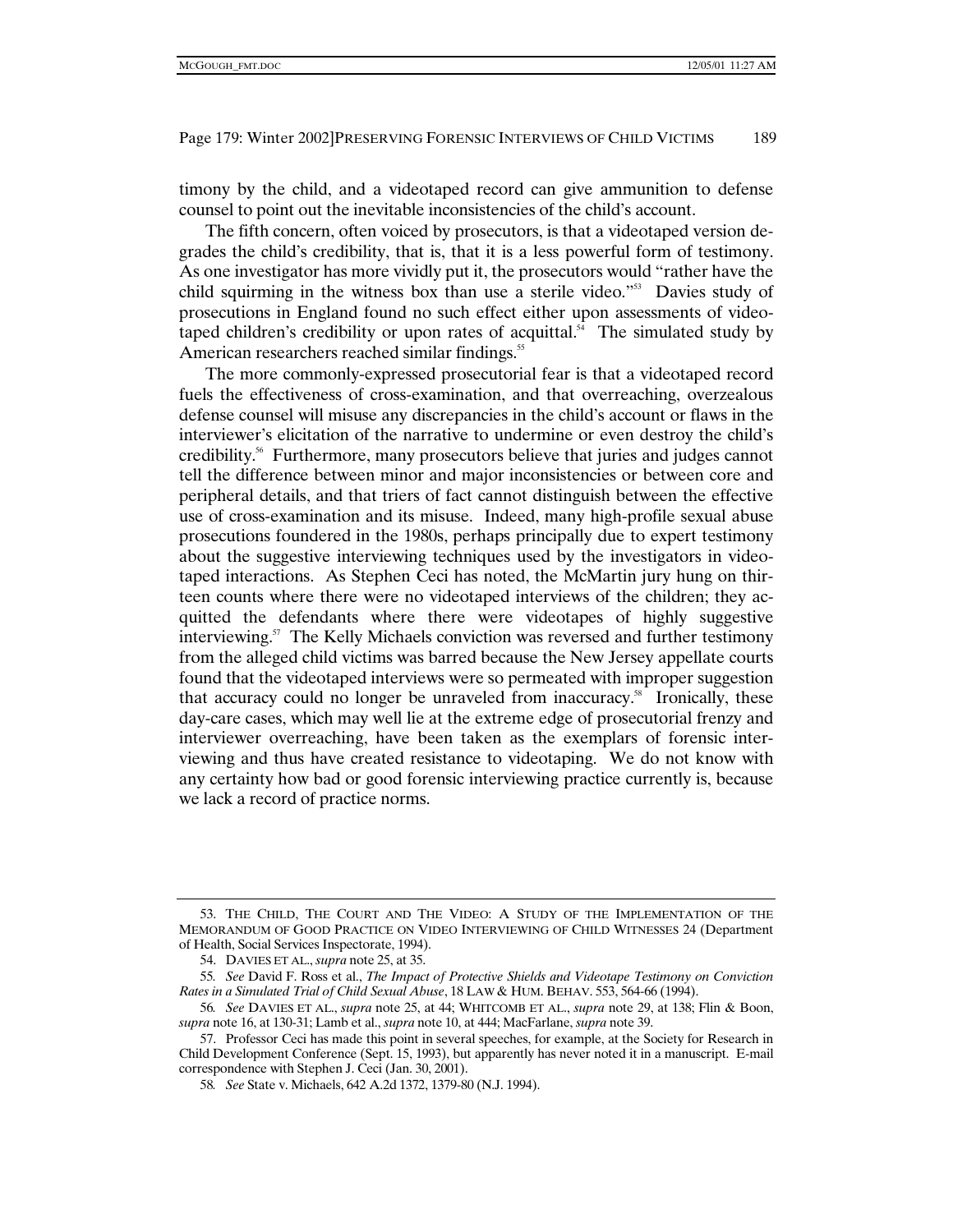Prosecutorial resistance to videotaping is surely not surprising and, indeed, it is reminiscent of resistance to discovery a half-century ago<sup>59</sup> and to the right of an accused to summon defense witnesses centuries earlier. $60$  Then, as now, the arguments conjure up the specter of abusive defense practices, whine about the unfairness of the unilateral protections of the accused in the American constitutional system, and argue that the success of videotaping in other countries is idiosyncratic and not transferable here.<sup>61</sup>

The United States has not followed the path of other countries in either standardizing interviewing protocols or universally enacting statutes authorizing and regulating child witness videotaping. We have so far lacked the political will to implement reforms, even though public attitudes about the value of videotaped records have clearly changed, thanks to the Rodney King beating, the Central Park melee after the National Puerto Rican Day Parade, and instant replays in sports. If there is no foreseeable legislative reform, then alternatives should be explored for establishing more videotaping facilities. As discussed above, the irreplaceable benefits of making a videotaped record of forensic interviews with child victims suggest that the prosecutor might have a constitutional duty to preserve the child's account. In the tort action for spoliation of evidence, $\mathscr{C}$  the duty to preserve certain evidence is derived from statute, the parties' contract, or through a special fiduciary relationship. $63$  In criminal prosecutions, the Due Process Clause emerges as a fourth source.

<sup>59</sup>*. Compare* William J. Brennan, *The Criminal Prosecution: Sporting Event or Quest for Truth?*, 1963 WASH. U. L.Q. 279, *with* William J. Brennan, *The Criminal Prosecution: Sporting Event or Quest for Truth?: A Progress Report*, 68 WASH. U. L.Q. 1 (1990) [hereinafter Brennan, *A Progress Report*].

<sup>60.</sup> That a defendant might abuse discovery "is no reason for committing the injustice of refusing the honest accused a fair means of clearing himself. That argument is outworn; it was the basis (and with equal logic) for the one-time refusal of the criminal law . . . to allow the accused to produce any witnesses at all." Brennan, *A Progress Report*, *supra* note 59, at 13 (citing 6 J. WIGMORE, EVIDENCE § 1863, at 488 (3d ed. 1940)).

<sup>61</sup>*. See* State v. Tune, 98 A.2d 881 (N.J. 1953) (refusing to grant to the accused the right to have a copy of his own confession). Broader rights of discovery, including the right to one's own confession, are now recognized by the Federal Rules of Criminal Procedure, specifically Rule 16. FED. R. CRIM. P. 16. In England, prosecutors are subject to provide full disclosure and are ethically bound not "to obtain a conviction by a means at his command. He should not regard himself as appearing for a party." R. 11.1, *Responsibilities of Prosecuting Counsel, Standards Applicable to Criminal Cases*, *in* CODE OF CONDUCT OF THE BAR OF ENGLAND AND WALES (1990). *See also* Anthony Heaton-Armstrong & David Wolchover, *On the Record—Should Prosecution Witnesses Have Their Statements Recorded in the Same Way as Those Made by Suspects*, 90 LAW SOC'Y GAZETTE 25 (1993).

<sup>62.</sup> The elements of intentional spoliation of evidence are: (1) likely litigation involving the plaintiff; (2) defendant's knowledge of that fact; (3) intentional acts that destroy, discard, alter or otherwise affect the evidence which are designed to disrupt the plaintiff's cause of action; (4) disruption of the plaintiff's case actually occurs; and (5) the plaintiff's damages are caused by the defendant's acts. *See* Foster v. Lawrence Mem. Hosp, 809 F. Supp. 831 (D. Kan. 1992); Solano v. Delaney, 264 Cal. Rptr. 721 (Cal. Ct. App. 1989), *cited in* Maria A. Losavio, *Synthesis of Louisiana Law on Spoliation of Evidence—Compared to the Rest of the Country, Did We Handle It Correctly?*, 58 LA. L. REV. 837, 844 (1998).

<sup>63.</sup> Losavio, *supra* note 62, at 850-53.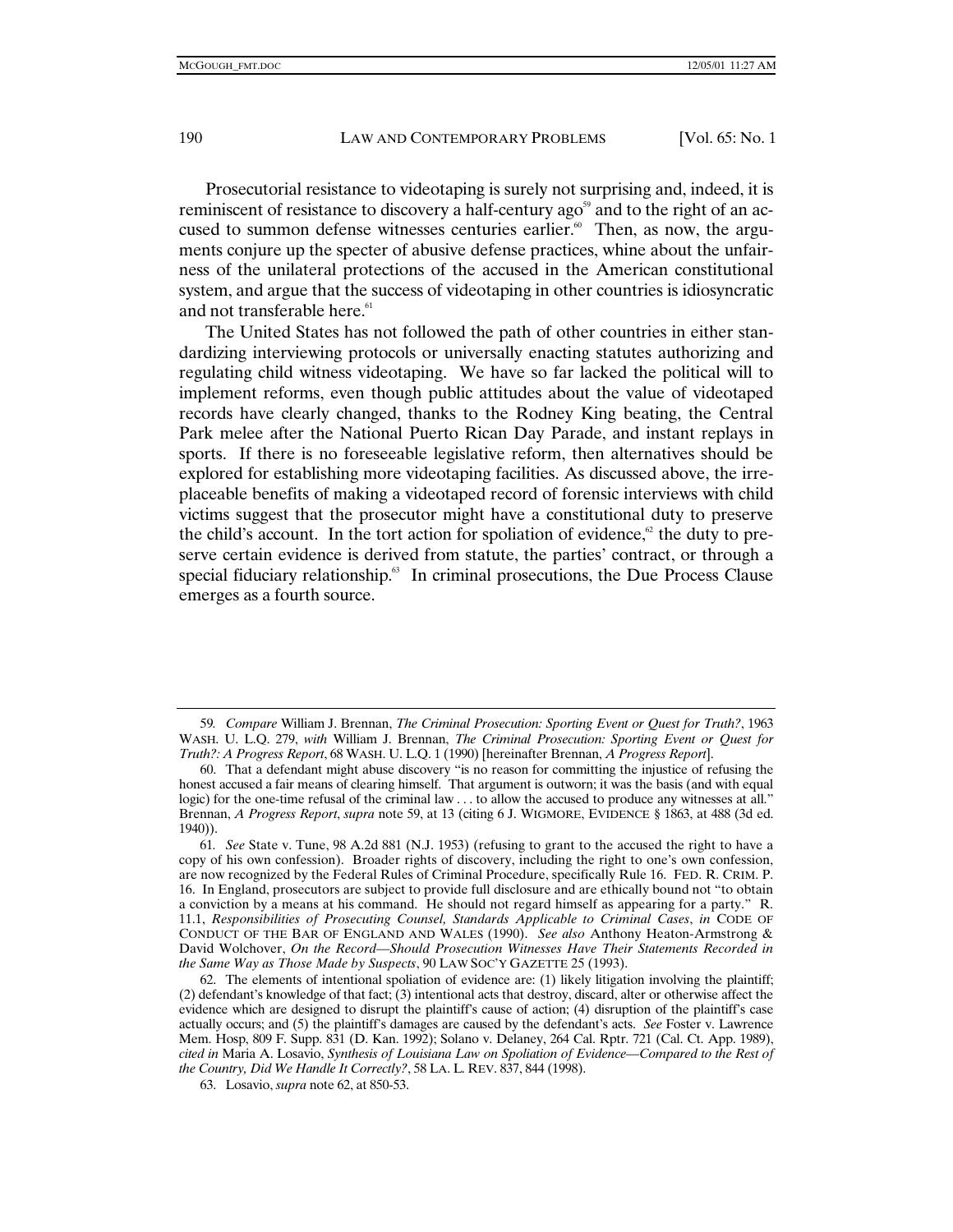#### "ACCESS TO EVIDENCE" CLAIMS

#### A. The Supreme Court's Analysis of Federal Constitutional Claims

In only a handful of cases has the Supreme Court had occasion to consider the contours of what it has referred to as its "constitutionally guaranteed access to evidence" jurisprudence.<sup>64</sup> The rationale for finding due process protection has been articulated best by Justice Marshall:

One of the most basic elements of fairness in a criminal trial is that available evidence tending to show innocence, as well as that tending to show guilt, be fully aired before the jury; more particularly, it is that the State in its zeal to convict a defendant not suppress evidence that might exonerate him. . . . No interest of the State is served, and no duty of the prosecutor advanced, by the suppression of evidence favorable to the defendant. On the contrary, the prosecutor fulfills his most basic responsibility when he fully airs all the relevant evidence at his command.<sup>6</sup>

Despite this glowing rhetoric, however, the Rehnquist Court's opinions have acknowledged only grudgingly that fundamental fairness has any impact upon the development of evidence by investigators and prosecutors. There are two chains of decisions: scenarios involving the state's failure to disclose to the accused information within its possession, which it has either passively gathered or actively produced; and scenarios involving the state's failure to collect all relevant evidence or thereafter to preserve it. Both types of cases display state action or inaction, ordinarily during the investigatory stages, that may compromise the ability of the accused to defend against the charges later.

*1. The Duty to Disclose Evidence*. The most famous "duty to disclose" decision is *Brady v. Maryland*,<sup>66</sup> in which the Court held that due process is violated when, despite a defense request, the government suppresses exculpatory evidence, that is, "evidence favorable to the accused . . . where the evidence is material either to guilt or to punishment."67 Similarly, in *Giglio v. United* States,<sup>®</sup> the Court found that due process was offended by the prosecutor's failure to disclose to the defendant that a prosecution witness was testifying under immunity. Thus, *Giglio* extended the circle of constitutional claims to include information that would be helpful in impeaching a government witness.

In *United States v. Agurs*,<sup>69</sup> and later *United States v. Bagley*,<sup>70</sup> the Court made it clear that a defendant's failure to request exonerative evidence did not leave the

<sup>64.</sup> United States v. Valenzuela-Bernal, 458 U.S. 858, 867 (1982).

<sup>65.</sup> United States v. Agurs, 427 U.S. 97, 116 (1976) (Marshall, J., dissenting) (citations omitted).

<sup>66. 373</sup> U.S. 83 (1963). Although *Brady* is the most famous duty-to-disclose case, the Court had granted relief earlier, when the state withheld significant information. In *Napue v. Illinois*, 360 U.S. 264 (1959), and *Mooney v. Holohan,* 294 U.S. 103 (1935), the Court found a denial of due process when the prosecutor failed to inform the defense (and the trial court) that one of the prosecution's witnesses had perjured himself in his trial testimony.

<sup>67</sup>*. Brady*, 373 U.S. at 87.

<sup>68. 405</sup> U.S. 150 (1972).

<sup>69. 427</sup> U.S. 97 (1976).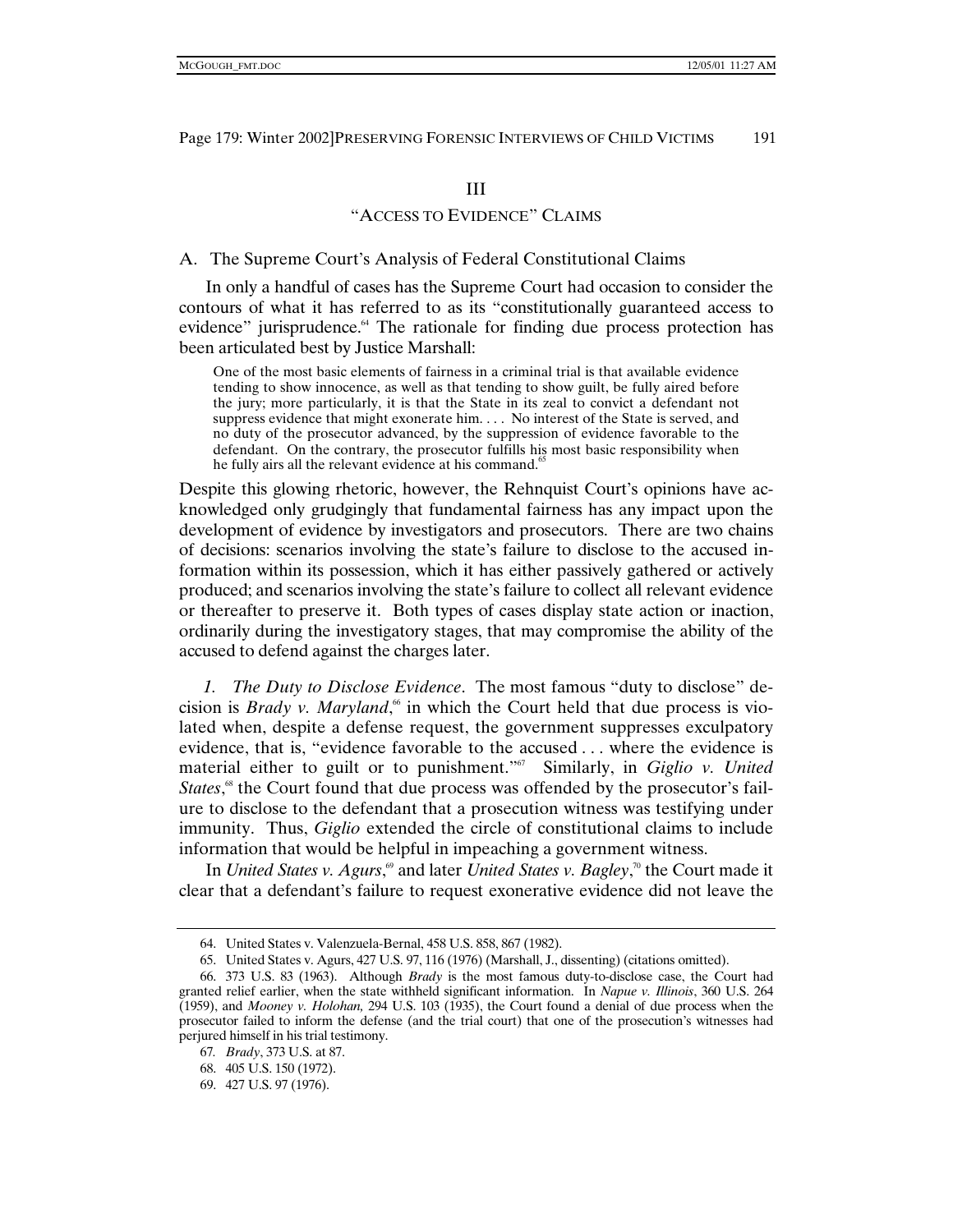government free from an affirmative obligation to turn over highly material evidence. Favorable evidence is material if "there is a reasonable probability that, had the evidence been disclosed to the defense, the result of the proceeding would have been different.<sup>"71</sup> Justice Souter has struggled most to clarify the materiality test. Most recently he has suggested that the test is properly reframed as a "significant possibility" that withheld evidence would alter the judgment.<sup> $\alpha$ </sup> The good or bad faith of the government is not an articulated element of the materiality test because bad faith—sharp, "gladiatorial" practice—is presumed from the fact of the suppression of clearly favorable evidence.<sup>73</sup> Its apparent exculpatory value should prompt any reasonable prosecutor to disclose it.

In these cases, including the one involving the Tennessee daycare investigation interview videotape, the defense has somehow later learned of the existence of the suppressed evidence. When the evidence is still in existence, its exculpatory value can be evaluated by the court for whether a reasonable prosecutor should have disclosed it.

*2. The Duty to Collect and Preserve Evidence for Disclosure*. This branch of constitutional doctrine constitutes a more intrusive and speculative review of prosecutorial activity because it calls into question whether the police fully and competently investigated a case and gathered evidence. The court is asked to assess the exonerative value of evidence that does not now exist because it was either never collected or has since been destroyed, discarded, or lost. Further-

Despite our repeated explanation of the shorthand formulation in these words, the continued use of the term "probability" raises an unjustifiable risk of misleading courts into treating it as akin to the more demanding standard, "more likely than not." While any short phrases for what the cases are getting at will be "inevitably imprecise," I think "significant possibility" would do better at capturing the degree to which the undisclosed evidence would place the actual result in question, sufficient to warrant overturning a conviction or sentence.

Strickler v. Greene, 527 U.S. 263, 297-98 (Souter, J. concurring and dissenting) (citations omitted).

Twenty years before, the eminent Chief Judge Elbert Tuttle of the old Fifth Circuit Court of Appeals provided a clearer encapsulation of the review standard in *Freeman v. Georgia*, 599 F.2d 65, 69 (5th Cir. 1979), although the defendant's burden of proof is arguably less onerous: "[D]ue process has been violated and habeas must be granted if, in the context of the entire trial, the missing witness's testimony was such as might have created a reasonable doubt which would not otherwise have existed."

73. Again, in the words of Justice Souter:

Unless, indeed, the adversary system of prosecution is to descend to a gladiatorial level unmitigated by any prosecutorial obligation for the sake of truth, the government simply cannot avoid responsibility for knowing when the suppression of evidence has come to portend such an effect on a trial's outcome as to destroy confidence in its result.

Kyles v. Whitley, 514 U.S. 419, 439 (1995).

<sup>70. 473</sup> U.S. 667 (1985).

<sup>71</sup>*. Id.* at 682.

<sup>72.</sup> Justice Souter wrote:

The Court rightly cautions that the [reasonable probability] standard intended by these words does not require defendants to show that a different outcome would have been more likely than not with the suppressed evidence, let alone that without the materials withheld the evidence would have been insufficient to support the result reached. Instead, the Court restates the question (as I have done elsewhere) as whether "the favorable evidence could reasonably be taken to put the whole case in such a different light as to undermine confidence" in the outcome.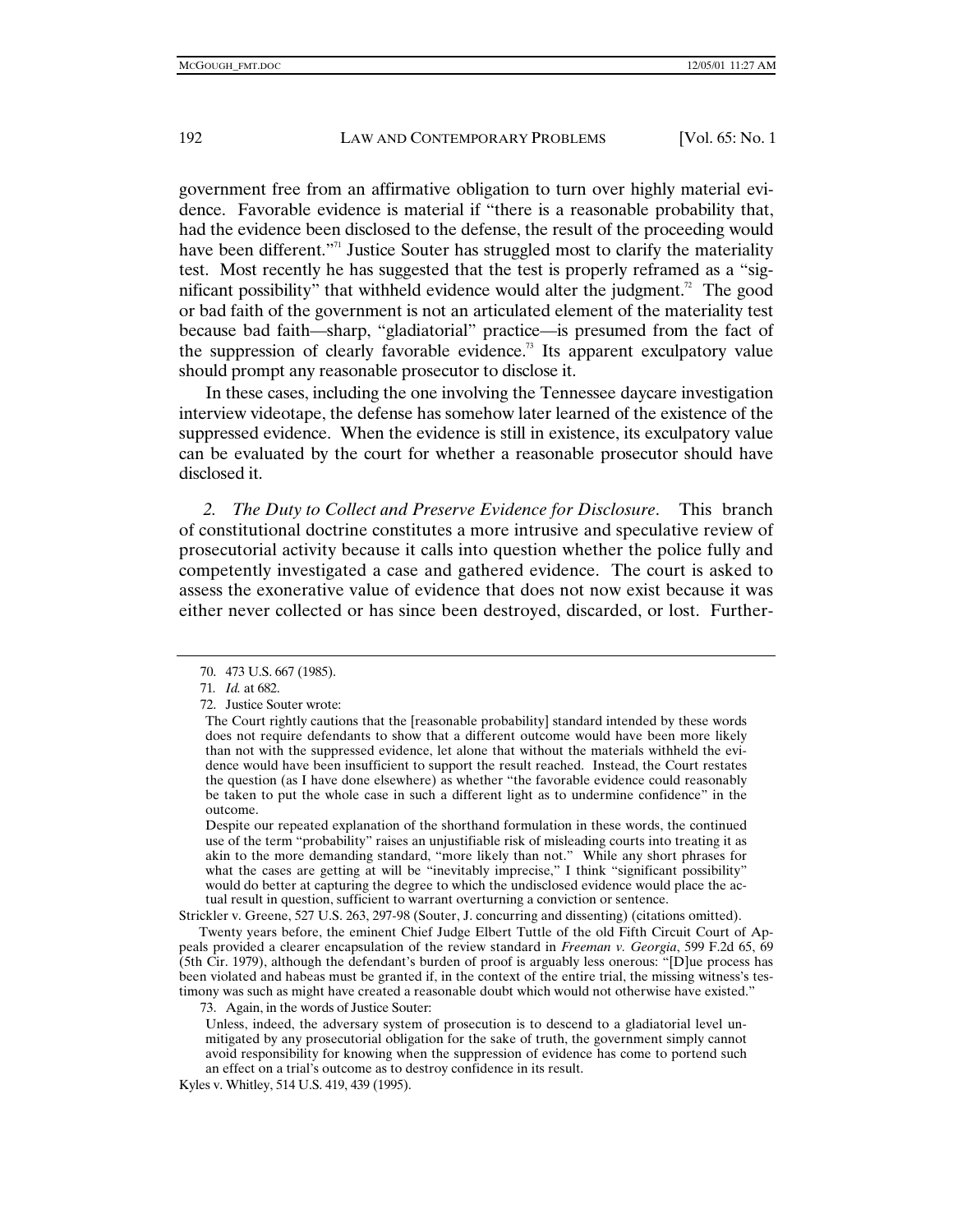more, the court must evaluate whether the police acted reasonably in their investigation of the case and collection of evidence for trial. The apparent test is not what Columbo would have done but what a reasonably well-trained police officer would do. $74$  Is there a constitutional duty for police to find the murder weapon, $\frac{75}{10}$  to preserve marijuana for testing,<sup>76</sup> to take possession of the surveillance videotape in a bank robbery case,<sup> $\overline{7}$ </sup> to order swabs of bodily fluids for identifying DNA in rape cases, $\frac{8}{3}$  to identify eyewitnesses, or to record their accounts while fresh in their memory?<sup>79</sup> Ordinarily, such investigative activities occur because the police want enough evidence to secure a successful prosecution of the perpetrator. But must the police exhaust or even pursue investigative leads? Do police still play a neutral investigatory role so that all investigative leads are exhausted, even those that might cast doubt on the culpability of a prime suspect? Will an accused later be heard to complain that some failure of the police to gather a particular piece of evidence violated his or her right to fundamental fairness at trial?

Clearly not every failure to preserve evidence is of constitutional magnitude. In *Killian v. United States*,<sup>80</sup> the Supreme Court held that investigators' practice of discarding notes used to compile reports that were then received into evidence did not violate due process.<sup>81</sup> *United States v. Valenzuela-Bernal* <sup>82</sup> presented yet another type of failure to preserve trial evidence: the deportation of potential trial witnesses. The Court held that this action did not deny the defendant a fair trial when the prosecutor's action was neither malicious nor negligent but instead was pursuant to routine policy.83 In *California v. Trombetta,*84 investigators took a breath sample, analyzed it for blood alcohol content, and then discarded it. The Court, again, found no due process violation.<sup>85</sup> In *Arizona v. Youngblood*,<sup>86</sup> the

<sup>74.</sup> The reasonably well-trained police officer standard was used by the Court in assessing the good faith of an officer's claimed reliance upon the legitimacy of a warrant. *See* United States v. Leon, 468 U.S. 897, 922 n.23 (1984).

<sup>75</sup>*. See* State v. Woods, 1999 WL 1136764 at \*5 (Wash. Ct. App. 1999) (unpublished opinion) (holding that the failure to preserve potentially useful evidence does not violate due process absent bad faith).

<sup>76</sup>*. See* United States v. Belcher, 762 F. Supp. 666, 672-73 (W.D. Va. 1991) (holding that such a duty to preserve existed).

<sup>77</sup>*. See* United States v. McClure, 1990 U.S. App. LEXIS 20371 at \*15-18 (4th Cir. 1990) (holding that there was no duty when the evidence indicated that the loss of evidence resulted from the officer's negligent act); People v. Walker, 628 N.E.2d 971 (Ill. App. Ct. 1993) (holding that destruction of certain items of clothing constituted a denial of due process, when they were material to the robbery defendant's defense of misidentification).

<sup>78</sup>*. See* Mitchell v. Goldsmith, 878 F.2d 319, 322 (9th Cir. 1989) (holding that the state's failure to preserve a semen sample or perform enzyme analysis on the sample in rape case was not a violation of defendant's due process rights).

<sup>79</sup>*. See* Commonwealth v. Small, 741 A.2d 666 (Pa. 1999) (holding no duty to record preliminary conversations with potential witnesses).

<sup>80. 368</sup> U.S. 231 (1961).

<sup>81</sup>*. Id*. at 242.

<sup>82. 458</sup> U.S. 858 (1982).

<sup>83</sup>*. Id*. at 872.

<sup>84. 467</sup> U.S. 479 (1984).

<sup>85</sup>*. Id*. at 488.

<sup>86. 488</sup> U.S. 51 (1988).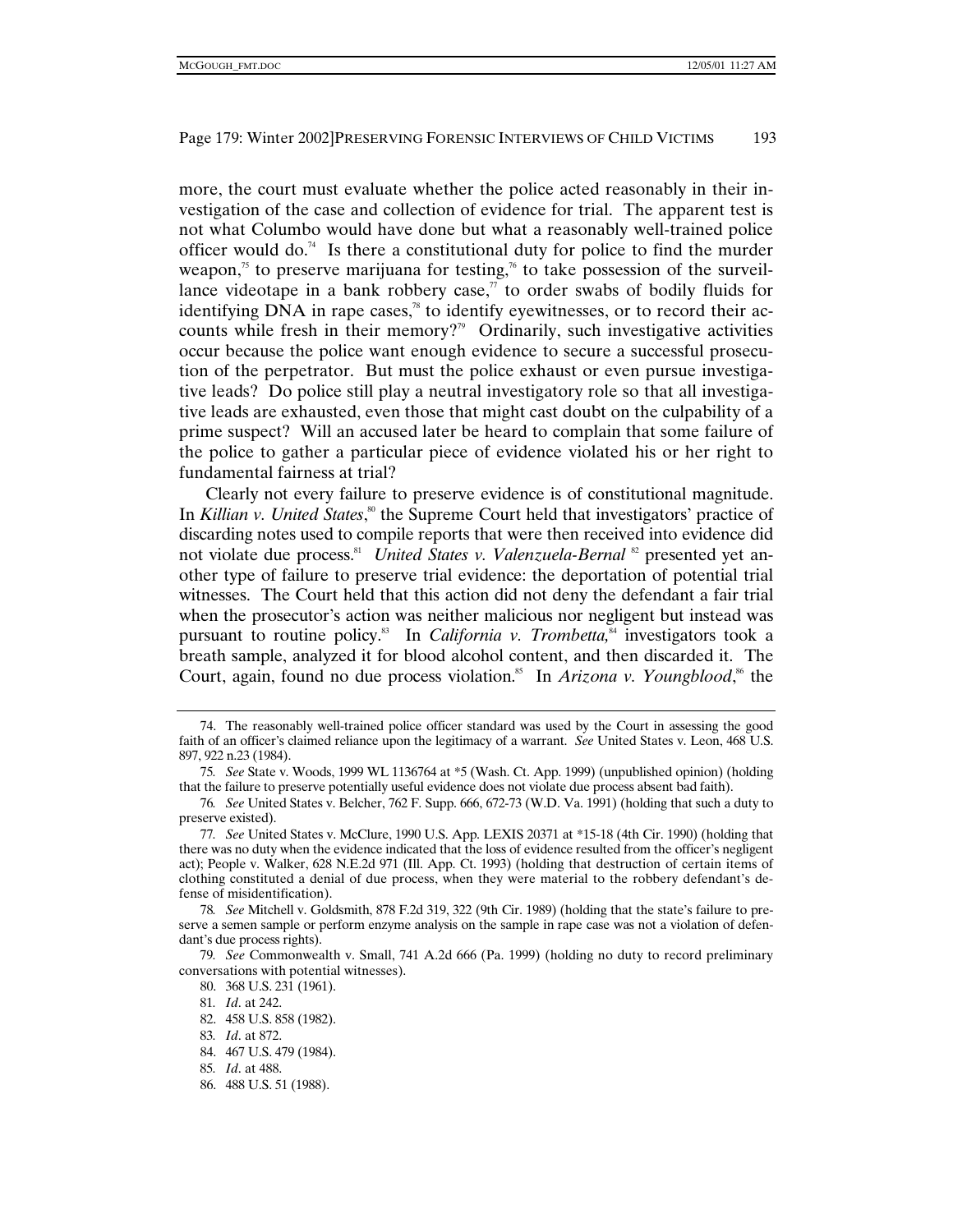police failed to perform certain chemical tests on samples gathered in a sexual assault kit and failed to refrigerate the victim's clothing so that other tests might be conducted. The Court again found no due process violation. $\delta$ <sup>7</sup> Collectively, these cases display a very bleak and inhospitable constitutional landscape for pressing any videotaping claim based on a duty to preserve evidence. With a more detailed analysis of the Court's concerns, however, such a claim appears more viable.

In *Youngblood*, the Court also held that due process imposes no affirmative duty upon the state to use the best available technology, so there is no prosecutorial duty to conduct newer, more definitive tests on evidence samples. This debate has taken on increasing significance over the past sixteen years due to the availability of DNA testing that can completely exonerate a wrongfully accused or convicted citizen.<sup>88</sup> With little discussion, the Court dismissed the cutting-edge technology claim, noting that it "strongly" disagreed with any notion that due process requires the police to use "a particular investigatory tool."<sup>89</sup> In *Idaho v*. *Wright*,<sup>®</sup> the Court applied this principle to the videotaping of a child victim's statement.

In the *Wright* prosecution, a pediatrician questioned a two and one-half-yearold girl in the course of a medical evaluation. The doctor failed to make any videotaped or audiotaped record of the interview and instead relied upon his memory refreshed by notes about the interview he had dictated to the file. The trial court permitted the child's accusation to be presented by the doctor under the residual exception to the hearsay rule, but the Idaho Supreme Court reversed the evidentiary ruling and the conviction, observing that "[t]he circumstances surrounding this interview demonstrate dangers of unreliability which, because the interview was not [audio- or video-] recorded, can never be fully assessed."<sup>91</sup> The United States Supreme Court agreed that, under a totality-of-the-circumstances test, the state had not carried its burden of proving that the child's hearsay was particularly trustworthy, singling out for concern the "suggestive manner" in which the interview was conducted as casting the greatest doubt on the reliability of the child's accusation. The following is the critical portion of the reported direct examination:

A. [After a rapport-building exchange], I then proceeded to just gently start asking questions about, "Well, how are things at home," you know, those sorts. Gently moving into the domestic situation and then moved into four questions in particular, as I reflected in my records, "Do you play with daddy [the stepfather]? Does daddy play with you? Does daddy touch you with his pee-pee? Do you touch his pee-pee?" And again we then established what was meant by pee-pee, it was a generic term for genital area.

Q. Before you get into that, what was, as best you recollect, what was her response to the question, "Do you play with daddy?"

<sup>87</sup>*. Id*. at 58.

<sup>88</sup>*. See generally* JIM DWYER ET AL., ACTUAL INNOCENCE (2000).

<sup>89</sup>*. See Youngblood*, 488 U.S. at 58-59.

<sup>90. 497</sup> U.S. 805 (1990).

<sup>91</sup>*. Id*. at 813.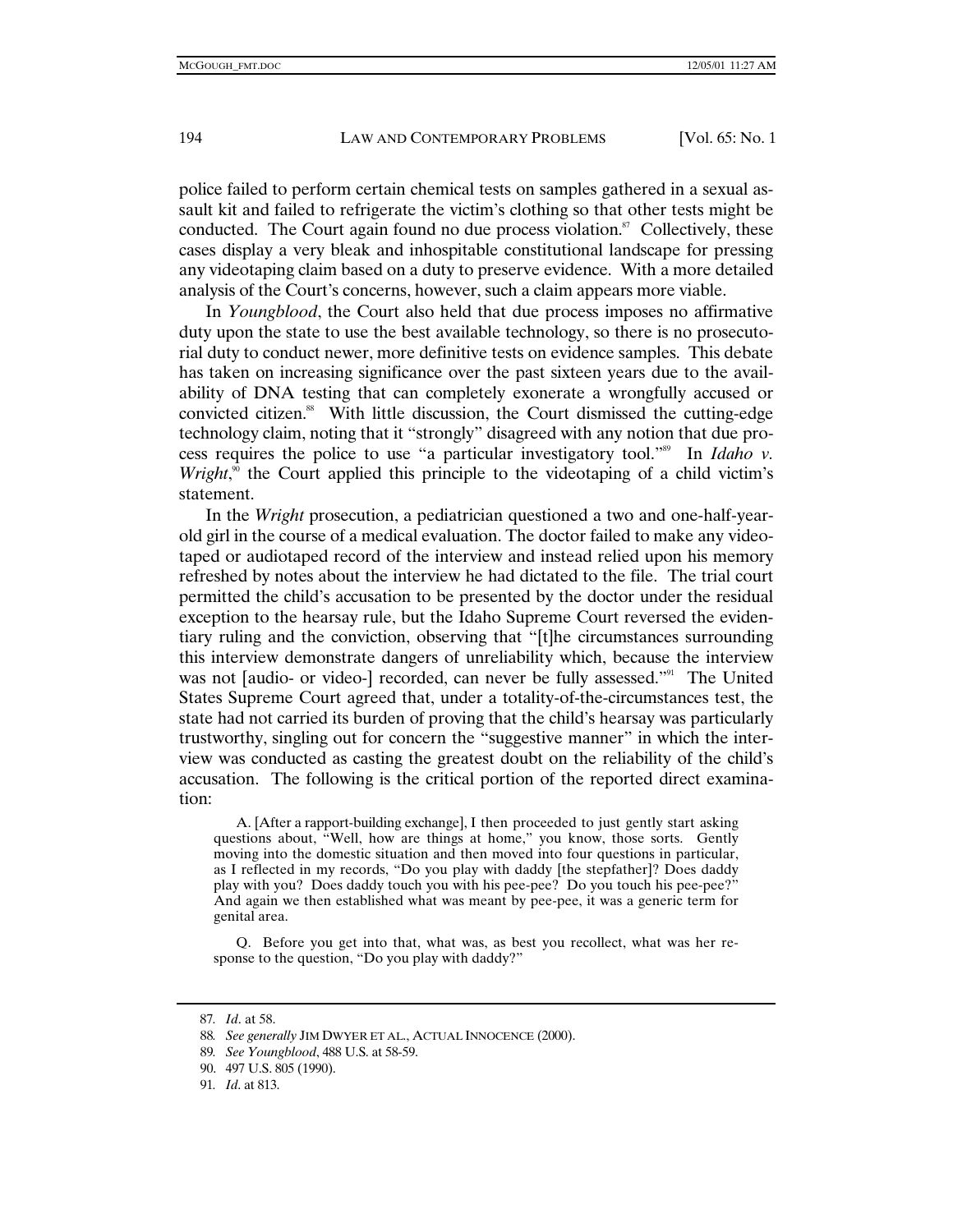A. Yes, we play–I remember her making a comment about yes we play a lot and expanding on that and talking about spending time with daddy. . . . When I asked her "Does daddy touch you with his pee-pee, she did admit to that. When I asked, "Do you touch his pee-pee," she did not have any response."

The doctor stated that, although he had dictated notes to summarize the conversation, they were not detailed and did not record any changes in the child's affect or attitude. The mother and stepfather were convicted of lewd conduct and sentenced to twenty years' imprisonment.<sup>93</sup>

Although the Court found the doctor's hearsay account unreliable, it indicated in dictum that recording a child's interview was not a constitutional prerequisite for the admissibility of the child's account:

Out-of-court statements made by children regarding sexual abuse arise in a wide variety of circumstances, and we do not believe the Constitution imposes a fixed set of procedural prerequisites to the admission of such statements at trial. The procedural requirements identified by the court below, to the extent regarded as conditions precedent to the admission of child hearsay statements in child sexual abuse cases, may in many instances be inappropriate or unnecessary to a determination whether a given statement is sufficiently trustworthy for Confrontation Clause proposes. Although the procedural guidelines propounded by the court below may well enhance the reliability of out-of-court statements of children regarding sexual abuse, we decline to read into the Confrontation Clause a preconceived and artificial litmus test for the procedural propriety of professional interviews in which children make hearsay statements against a defendant.<sup>94</sup>

At broad brush, this dictum certainly makes sense. As the Court notes, if recording were the sine qua non of admissibility of all children's hearsay, many types of very reliable information might be excluded. On the other hand, were it not for the candor, and perhaps the naïveté, of this doctor, the Court could not have determined that the reliability of the hearsay had been compromised by his suggestiveness.

In *Wright*, it is not clear that the child was sent to a pediatrician for a forensic interview, that is, that the evaluation was to be made for the sole or primary purpose of creating a record of the child's account of the abuse for use at trial. Certainly this doctor was a member of the prosecutorial team who was engaged to make a physical evaluation of the child that would be presented through his testimony at trial. Indeed, the doctor is described as having had extensive experience in child sexual abuse cases. In *Wright*, however, the Court arguably was not faced with the government's failure to record a *forensic* interview of a child. Thus, short of expressly disavowing its dictum in *Wright* that there is no constitutional duty to record an out-of-court statement made by a child, the Court may be able to distinguish that encounter from the forensic interview typically conducted by a police or social services investigator. When accusations by a child are purposefully sought by the government, a telling argument can be made that due process commands that the encounter be preserved and disclosed to anyone accused by the child and prosecuted.

<sup>92</sup>*. Id.* at 810-11.

<sup>93</sup>*. Id.* at 812.

<sup>94</sup>*. Id*. at 818-19 (citations omitted).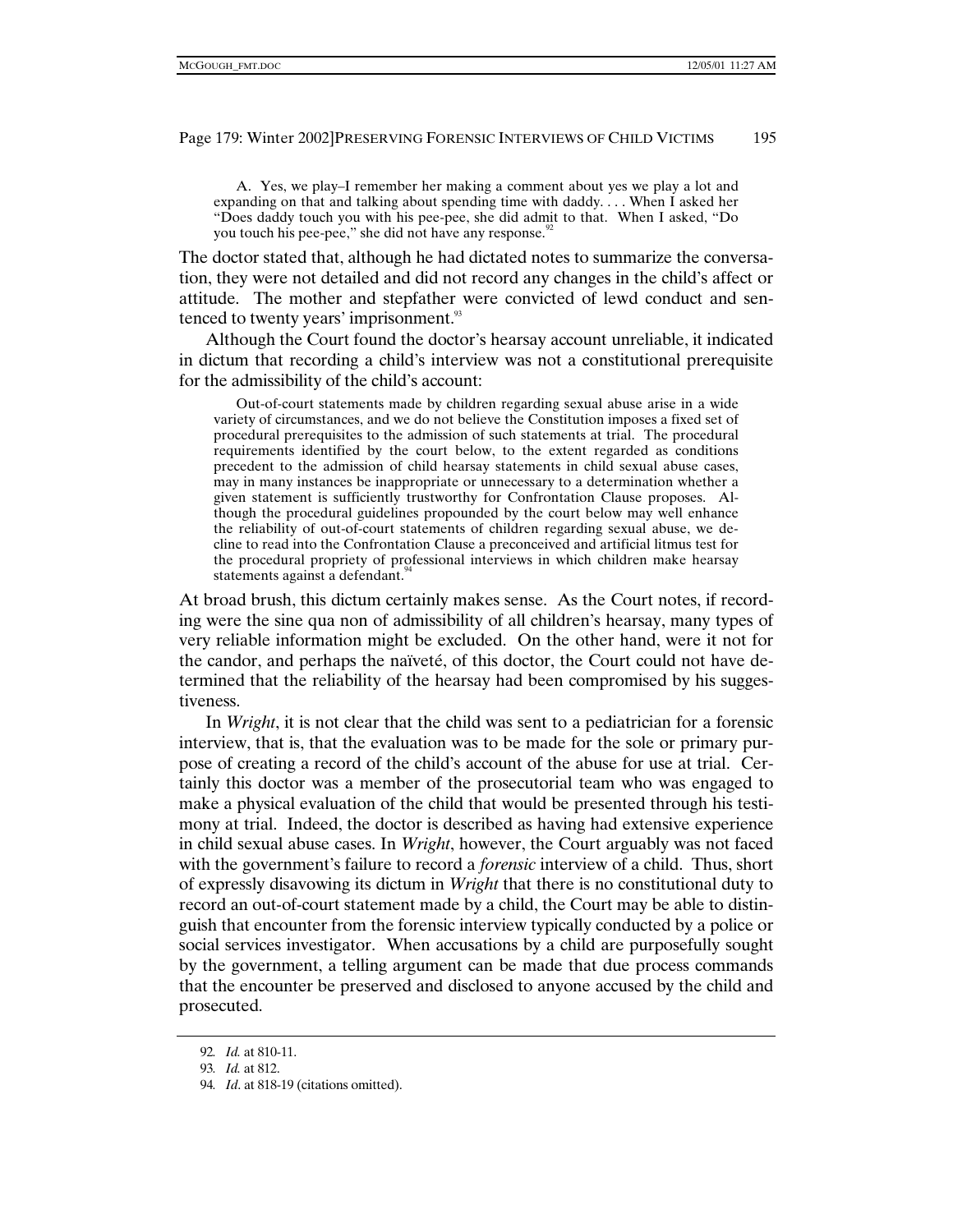# B. The Murkiness of the Preservation Duty: The Interrelationship Between *Trombetta* and *Youngblood*

In the *California v. Trombetta* decision,<sup>95</sup> the United States Supreme Court considered Trombetta's claim that state investigators had a duty to preserve a breath sample they had tested in his drunk-driving case. Trombetta urged that, when the state creates test results evidence and seeks to use it at trial, there is a duty to make the testing sample available to an accused for independent analysis. Because the government failed to preserve the sample for defense testing, he argued, due process barred the use of the state's test results. In a unanimous opinion, the Court rejected the claim, holding on these facts that there was no such constitutional duty; however, Justice Marshall's opinion for the Court hinted that other similar claims might fare better. The factoring approach used by the Court in *Trombetta* included consideration of three elements: (1) whether the prosecution's failure was a calculated effort to circumvent *Brady v. Maryland* <sup>96</sup> or instead was an action taken in good faith and in accord with normal practice; (2) whether the defense value of the evidence was apparent before it was destroyed, that is, whether it "might be expected to play a role in the suspect's defense"; and (3) whether the accused could obtain comparable evidence by other reasonably available means.<sup>97</sup>

Unlike *Trombetta*, which may be thought of as a failure to preserve leftovers from state testing, *Arizona v. Youngblood* <sup>88</sup> involved the state's failure to preserve evidence for *any* analysis—the failure to preserve semen samples and to refrigerate the victim's clothing so that the semen stains could be tested to identify features of the assailant. *Youngblood* is especially interesting since the victim was a ten-year-old boy and what seemed to be evidence critical to the identification of his sexual assailant was lost.<sup>99</sup> Although the majority clearly agreed that, on the facts, no due process violation had occurred, the articulation of the constitutional test remained quite ambiguous:

The Due Process Clause of the Fourteenth Amendment, as interpreted in *Brady*, makes the good or bad faith of the State irrelevant when the State fails to disclose to the defendant material exculpatory evidence. But we think the Due Process Clause

Furthermore, the boy had testified that the assailant's car had a loud muffler, that country music was playing on its radio, and that the car was started using a key. The accused and other defense witnesses testified that his car was inoperative on the night of the assault, but that when it was running, there was no noise, the radio did not work and the car could only be started with a screwdriver. When Youngblood was arrested, his car was seized, examined, and turned over to a wrecking company, which dismantled the car before he could view it. *See id*. at 71-72 & n.9 (Blackmun, J., dissenting).

<sup>95. 467</sup> U.S. 479.

<sup>96.</sup> Brady v. Maryland, 373 U.S. 83 (1963).

<sup>97</sup>*. Trombetta*, 467 U.S. at 479-80.

<sup>98. 488</sup> U.S. 51 (1988).

<sup>99.</sup> Fluid samples from the boy's rectum and mouth were taken, as well as comparison samples of the boy's saliva, blood, and hair. Although the boy's underwear and T-shirt were collected, they were not refrigerated or frozen, and, subsequently, the fluids deteriorated. Samples of semen were also taken from the assailant but were also allowed to deteriorate. When these samples were ultimately tested, the results, though inconclusive, indicated that the assailant was a "nonsecretor" –that is, a male who does not secrete a blood type "marker" into other body fluids, such as semen. The accused was a secretor.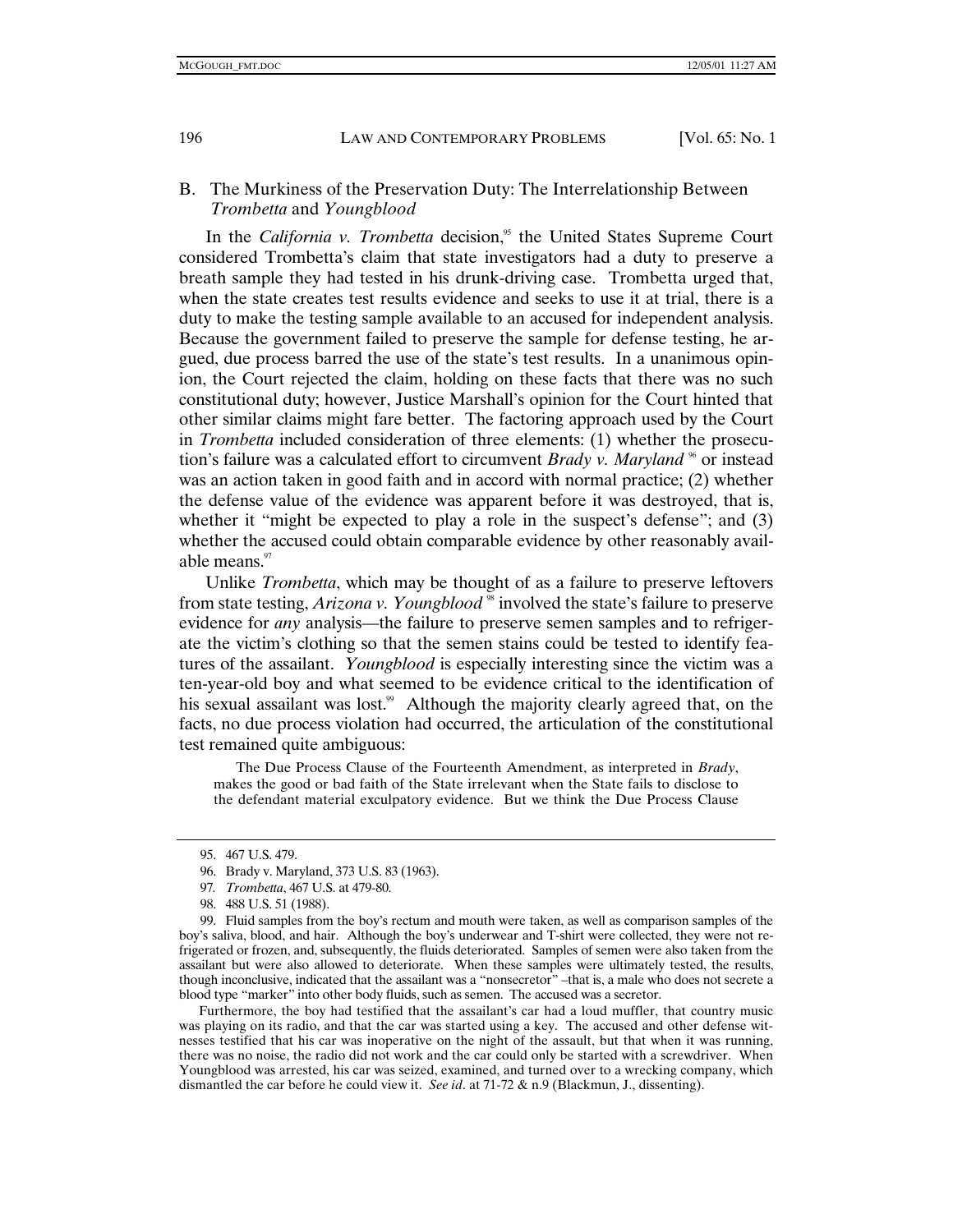requires a different result when we deal with the failure of the State to preserve evidentiary material of which no more can be said than that it could have been subjected to tests, the results of which might have exonerated the defendant. . . . We think that requiring a defendant to show bad faith on the part of the police both limits the extent of the police's obligation to preserve evidence to reasonable bounds and confines it to that class of cases . . . in which the police themselves by their conduct indicate that the evidence could form a basis for exonerating the defendant. We therefore hold that unless a criminal defendant can show bad faith on the part of the police, failure to preserve potentially useful evidence does not constitute a denial of due process of law.<sup>1</sup>

This passage could be construed as demanding a showing of bad faith as the exclusive grounds for relief, thus jettisoning altogether *Trombetta*'s three-fold analysis. Alternatively, the Court could be stating that governmental culpability is a function of evidentiary materiality: The more significant the exculpatory value of the evidence, the lower the burden of proof of culpability.

Was the breath sample potentially more significant to Trombetta's defense of the drunk-driving charges than were the fluid traces on the victim's clothing in the sexual assault prosecution of Youngblood? If so, that might explain the imposition of the heavier "bad faith" burden in *Youngblood*. Unfortunately, that assessment of the relative materiality of evidence in these two cases is not convincing; to the contrary, testing the clothing for DNA evidence in *Youngblood* seems far more important to fundamental fairness than providing a breath sample for the defendant's independent analysis in *Trombetta*.<sup>101</sup> Furthermore, both the concurring and dissenting opinions in *Youngblood* suggest that at least those four Justices believed that the majority had embraced bad faith as the sine qua non for relief in failure to collect and preserve cases.<sup>102</sup>

## IV

## THE DUTY TO PRESERVE FORENSIC INTERVIEWS OF CHILD WITNESSES

Constitutional arguments that there is a duty upon the state to preserve a forensic interview of a child witness will vary according to which one of three potentially applicable rules is considered controlling: (1) the failure of the state rises to the level of *Youngblood*'s exclusive "bad faith" test; (2) the failure of the state violates the *Youngblood-Trombetta* balancing test; or (3) the failure of the state to videotape a forensic interview of a child constitutes a special category of misconduct for which the Due Process Clause provides redress.

<sup>100</sup>*. Id.* at 57-58.

<sup>101.</sup> There is the possibility of a middle category of materiality that might be governed by some sort of balancing test or, in any event, in accordance with a less onerous standard than a showing of bad faith. In *United States v. Agurs*, 427 U.S. 97, 106, 110 (1976), the Court has acknowledged the existence of such a middle category, terming such evidence "clearly supportive" or "highly probative" of innocence.

<sup>102.</sup> Justice Stevens explained that he only concurred in the judgment because the majority opinion swept too broadly by embracing the bad faith standard: "In my opinion there may well be cases in which the defendant is unable to prove that the State acted in bad faith but in which the loss or destruction of evidence is nonetheless so critical to the defense as to make a criminal trial fundamentally unfair." *Youngblood*, 488 U.S. at 61 (Stevens, J., concurring).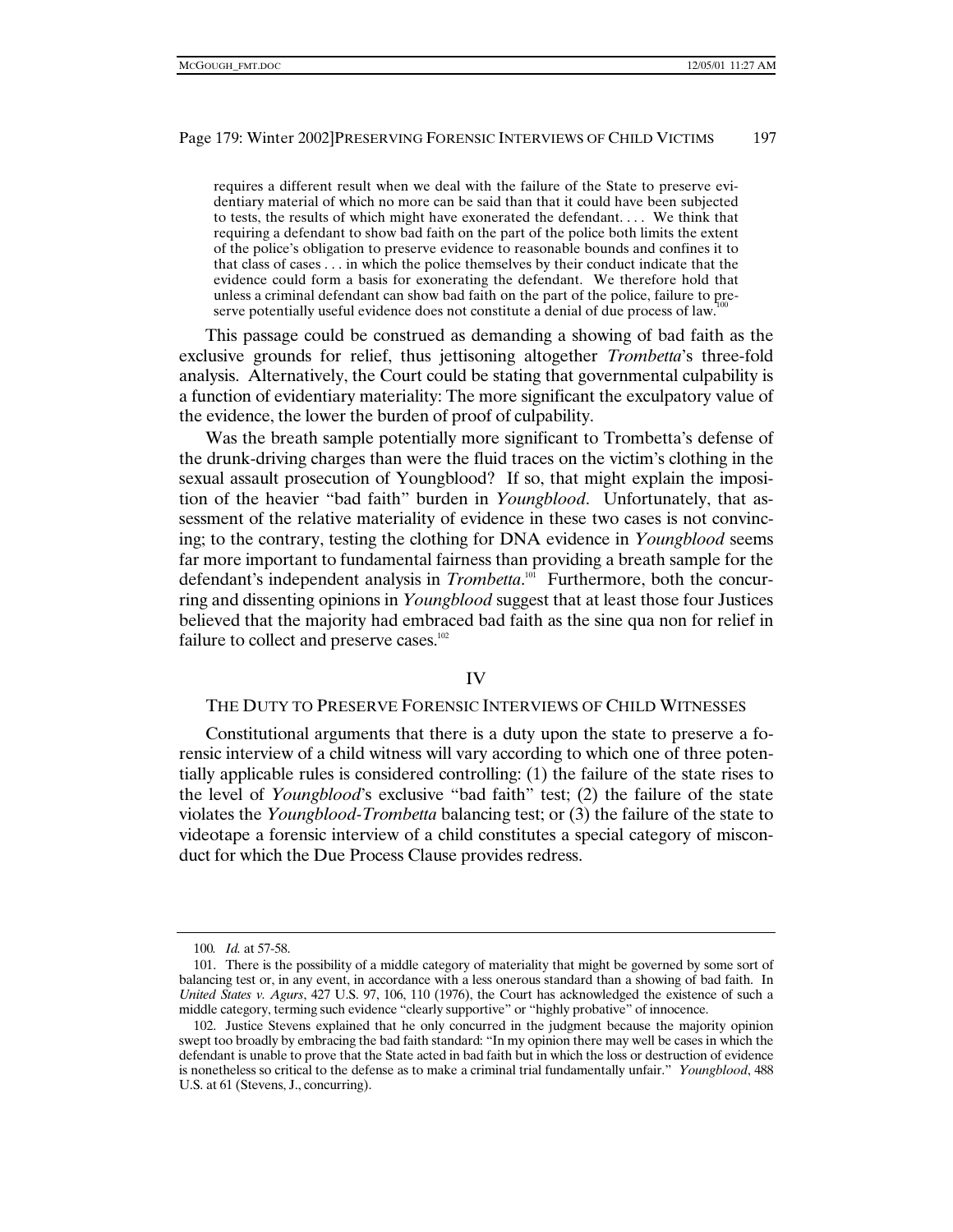### A. Possibilities of "Bad Faith"

At least twenty-two states and the District of Columbia have dutifully (and properly) interpreted *Youngblood* to require that a defendant show bad faith as the exclusive predicate for a denial of fundamental fairness in duty to preserve claims.103 What constitutes bad faith or good faith? There is no single encapsulation of this elusive concept, though the Court has adopted it as the measure of police accountability in several different contexts aside from these evidentiary access  $cases.<sup>104</sup>$  Certainly, a knowing and deliberate violation of established constitutional rights owed an accused would constitute bad faith.105 Like withholding evidence, misleading an accused about its existence despite an inquiry or discovery request that puts the state on notice of the exculpatory value of the evidence has been characterized as bad faith.<sup>106</sup> Similarly, losing or destroying evidence in violation of a statute requiring preservation,<sup>107</sup> or after a court order,<sup>108</sup> constitutes bad faith.

Deliberately destroying or hiding evidence<sup>109</sup> having "apparently exculpatory" value" under *Brady* would also clearly qualify as bad faith.<sup>110</sup> The mishandling of evidence intended to be the subject of prosecution testimony at trial would be bad faith as well, as this is a trial strategy reflecting the state's own assessment of mate-

<sup>103</sup>*. See* United States v. Day, 697 A.2d 31, 35 (D.C. App. 1997); State v. Youngblood, 844 P.2d 1152, 1153 (Ariz. 1993) (on remand from the United States Supreme Court); Lee v. State, 942 S.W.2d 231, 235 (Ark. 1997); People v. Cooper, 809 P.2d 865, 886 (Cal. 1991); State v. Larrinaga, 569 So. 2d 911, 912-13 (Fla. Dist. Ct. App. 1990); People v. Blaylock, 723 N.E.2d 1233, 1236 (Ill. App. Ct. 2000); Nettles v. State, 565 N.E.2d 1064, 1067 (Ind. 1991); State v. Dulaney, 493 N.W.2d 787, 792 (Iowa 1992); State v. LaMae, 998 P.2d 106, 110-11 (Kan. 2000); Collins v. Commonwealth, 951 S.W.2d 569, 572 (Ky. 1997); State v. Schexnayder, 685 So. 2d 357, 365 (La. Ct. App. 1996); State v. Berkley, 567 A.2d 915, 918 (Me. 1989); Patterson v. State, 741 A.2d 1119, 1128 (Md. 1999); Richard v. State, 798 S.W.2d 468, 470-71 (Mo. Ct. App. 1990); State v. Castor, 599 N.W.2d 201, 214 (Neb. 1999); People v. Bridges, 584 N.Y.S.2d 360, 361 (N.Y. App. Div. 1992); State v. Robinson, 488 S.E.2d 174 (N.C. 1997); State v. Steffes, 500 N.W.2d 608, 613 (N.D. 1993); State v. Arguello, 502 N.W.2d 548, 550 (S.D. 1993); State v. Bakalov, 979 P.2d 799, 816 (Utah 1999); Park v. Commonwealth, 528 S.E.2d 172 (Va. App. 2000). *Compare* Commonwealth v. Deans, 610 A.2d 32 (Pa. 1992) (distinguishing *Youngblood* when state sought to use lost evidence to establish guilt) *with* Commonwealth v. Small, 741 A.2d 666 (Pa. 1999) (following *Youngblood* in denying claim based on allegedly lost notes of witnesses' preliminary statements).

<sup>104</sup>*. See e.g.*, Illinois v. Krull, 480 U.S. 340, 349-53 (1987) (using an officer's good faith reliance on a procedural statute or ordinance, though invalid, to validate a search); United States v. Leon, 468 U.S. 897, 904- 05 (1984) (using an officer's good faith reliance on a warrant, though invalid, to validate a search); Michigan v. DeFillippo, 443 U.S. 31, 33-35 (1979) (using an officer's good faith reliance on a substantive criminal statute or ordinance, though unconstitutional, to validate an arrest); Franks v. Delaware, 438 U.S. 154, 155-56 (1978) (requiring a showing of bad faith as the predicate for obtaining subfacial review of a warrant); Wood v. Strickland, 420 U.S. 308, 322 (1975) (using good faith as the test in construing 42 U.S.C. § 1983 claims against state officials for deprivation of constitutional rights while acting under color of state law).

<sup>105.</sup> In *Franks*, the Court equated bad faith with deliberate falsehoods or statements made with reckless disregard for the truth in sworn applications for search warrants, in violation of the defendant's Fourth Amendment right to be free of unreasonable searches and seizures. 438 U.S. at 154.

<sup>106</sup>*. See* United States v. Cooper, 983 F.2d 928, 931-32 (9th Cir. 1993); Stuart v. State, 907 P.2d 783, 793 (Idaho 1995); People v. Coleman, 718 N.E.2d 1074, 1077 (Ill. App. Ct. 1999).

<sup>107</sup>*. See, e.g.*, N.C. GEN. STAT. §15-11.1(a) (2000).

<sup>108</sup>*. See, e.g.*, State v. Blackwell, 537 S.E.2d 457, 463 (Ga. Ct. App. 2000).

<sup>109</sup>*. See* McCune v. City of Grand Rapids, 842 F.2d 903, 907 (6th Cir. 1988).

<sup>110.</sup> Richard v. State, 798 S.W.2d 468, 471 (Mo. Ct. App. 1990).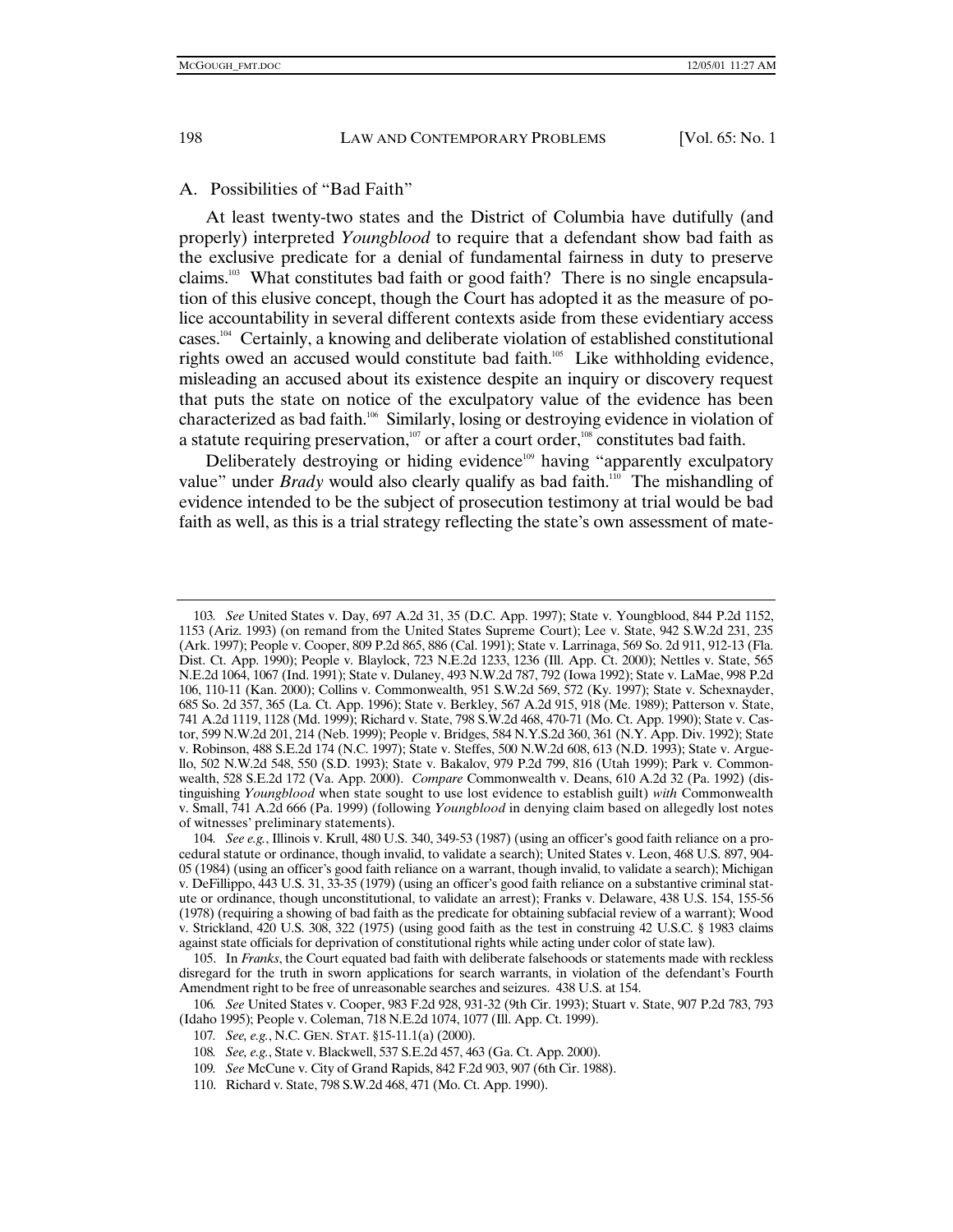riality and demonstrates per se the highly material nature of the evidence.111 Engineering a procedure that was likely to produce misleading evidence was found to be a violation of due process, though the court did not use the term "bad faith."<sup>112</sup> Bad faith is also established when the police threaten or coerce witnesses into developing false evidence.<sup>113</sup> Continued use of particular experts to evaluate evidence despite knowledge of their unreliability may constitute bad faith.<sup>114</sup>

Certainly, as the Court noted in *Youngblood*, 115 we can infer bad faith—that the police may be aware of the exculpatory value of the evidence—when they deviate from standard procedures of handling evidence.116 Many Supreme Court decisions indicate that following standard operating procedure is a hallmark of governmental good faith and will defeat any assertions to the contrary.<sup>117</sup>

Bad faith is more easily assessed when some police action is in the spotlight. In contrast, the most problematic type of investigative behaviors to characterize is inaction or sins of omission: failing to interview witnesses, ignoring contrary hypotheses, displaying indifference to physical evidence, and the like. Suppose, for example, that an armed robbery occurs in which the assailant fires two bullets but misses the storeowner. The assailant flees, and a suspect detained in the vicinity is positively identified by the storeowner. The bullets are retrieved from the walls of the store but then discarded by the police. Can bad faith be inferred from the fact that the officers knew or should have realized the probative value of the bullets to prove or exonerate the suspect? Would the failure to subject the bullets to ballistic testing or at least preserve them for such testing by the defendant constitute a violation of *Youngblood*? Some lower courts have found bad faith reflected in such sloppy police practices,<sup>118</sup> although a very similar claim was rejected in

<sup>111.</sup> In *United States v. Belcher*, 762 F. Supp. 666 (W.D. Va. 1991), a prosecution for possession of drugs, the police destroyed plants taken from the defendant although they offered testimony that the plants were marijuana. Thus, the court held that the *Youngblood* caveat did not apply. *Id*. at 672.

<sup>112</sup>*. See* Foster v. California, 394 U.S. 440, 442-43 (1969) (discussing unfair lineup procedures).

<sup>113</sup>*. See, e.g.*, *Ex parte* Brandley, 781 S.W.2d 886, 892-94 (Tex. Crim. App. 1989).

<sup>114</sup>*. See e.g.*, Jones v. State, 761 So. 2d 907, 910 (Miss. Ct. App. 2000) (clarifying in dictum that, in support of his bad faith claim, the defendant had not presented any claim that previous tests done by the lab for the state were untrustworthy).

<sup>115.</sup> 488 U.S. at 58.

<sup>116.</sup> "[T]he interests of justice most clearly require [redress in] those cases in which the police themselves by their conduct indicate that the evidence could form a basis for exonerating the defendant." *Id*.

<sup>117.</sup> In both *Killian* and *Trombetta*, the Court yoked good faith and established conventions: "In failing to preserve breath samples for respondents, the officers here were acting 'in good faith and in accord with their normal practice.'" California v. Trombetta, 467 U.S. 479, 488 (quoting Killian v. United States, 368 U.S. 231, 242 (1961)). In *Colorado v. Bertine*, in approving an inventory search, the Court thought it significant that there had been "no showing that the police, who were following standard procedures, acted in bad faith or for the sole purpose of investigation." 479 U.S. 367, 372 (1987). *See also* United States v. Watkins, 188 F.3d 520 (10th Cir. 1999) (finding no bad faith where the defense failed to support its argument that the agent's destruction of witness interview notes violated DEA policy because it offered no proof of that policy at trial).

<sup>118</sup>*. See, e.g.*, *Brandley*, 781 S.W.2d at 894. The following anecdote may be of the penultimate police failure. Police officers in New Orleans who were investigating the slaying of a man in front of his home failed to find the body of a teenager who was also a homicide victim. The body was lying "just yards away and went unnoticed for hours until a relative found it." *Police overlook body; error prompts probe,* THE ADVOCATE (Baton Rouge, La.), Aug. 23, 2001, at 7-B.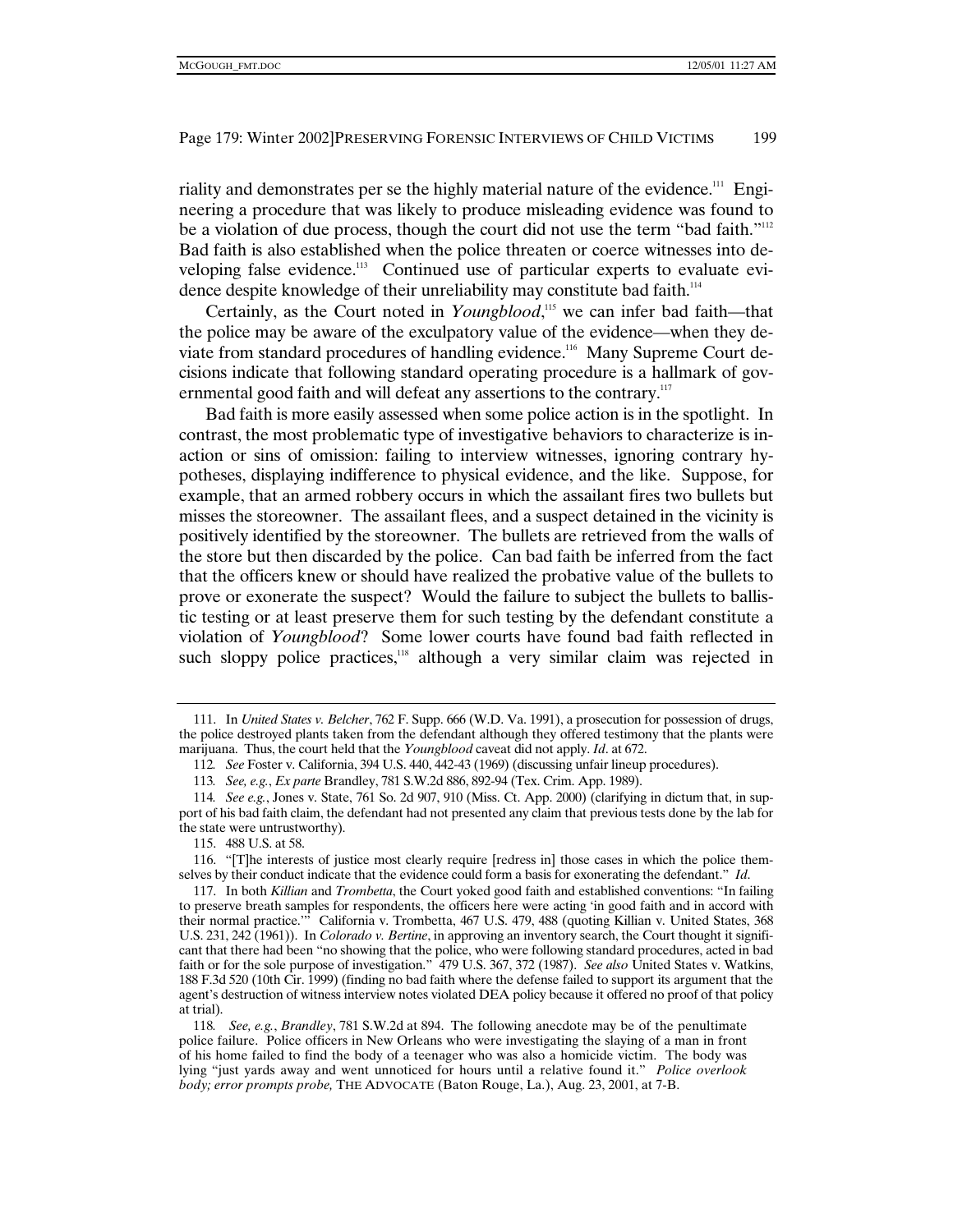*Youngblood*. Is it bad faith when the government fails to provide the law enforcement agency with the proper equipment to preserve the evidence or to provide them with a sufficient budget for adequate forensic tests? Unresolved issues of this type abound.

Even if the sterner "bad faith" showing constitutes the required burden of proof, fundamental fairness claims based on the failure to videotape a forensic interview of a child may rise to such a level. The failure to record a procedure scheduled and set in motion for the precise purpose of trial preparation involves deliberate prosecutorial involvement far beyond every fact pattern so far considered and rejected by the Court.

# B. The Balancing Test Weighing Motive and Materiality

The depth of resistance to the "flat bad faith requirement of *Youngblood*"<sup>119</sup> is manifested by the substantial number of states that refuse to follow it.<sup>120</sup> There are at least twenty-one states that now use a combination of *Trombetta*<sup>121</sup> and *Youngblood* or have announced a different test under the aegis of their state constitutions.122 The bad faith standard has been rejected by these states because it is quite amorphous and requires the analysis of the motivation of the officers, a far murkier assessment of their intent than an evaluation of the impact of the lack of the evidence upon the trial of the accused. More importantly, and rather oddly, it shifts review from the heart of the due process guarantee—the impact upon the fair trial right—to the reasons for officers' dereliction. For the accused facing prosecution, whether a critical sample of blood was purposely lost or negligently lost pales in contrast to the fact of the loss. The role it could have played in securing an acquittal is all that matters. Furthermore, as Chief Justice Feldman cautioned when *Youngblood*<sup>123</sup> was remanded to his court:

Regardless of whether important evidence is exculpatory or inculpatory, good public policy requires that the police use care in preserving it. Instead of requiring a defendant to prove something as nebulous and subjective as a police officer's bad

123. 488 U.S. 51 (1988).

<sup>119.</sup> Gurley v. State, 639 So. 2d 557, 566 (Ala. Crim. App. 1993).

<sup>120.</sup> One author attributes the lower courts' lack of adherence to *Youngblood*'s exclusive bad faith test to a failure of understanding. *See* Matthew H. Lembke, Note, *The Role of Police Culpability in* Leon *and* Youngblood, 76 VA. L. REV. 1213, 1222 n.55. It seems far more likely when so many courts do not follow Supreme Court precedent that they are consciously resisting its lead.

<sup>121.</sup> 467 U.S. 479 (1984).

<sup>122</sup>*. See* Grimsley v. State, 678 So. 2d 1197, 1203-05 (Ala. Crim. App. 1996); Thorne v. Department of Pub. Safety, 774 P.2d 1326, 1331 (Alaska 1989); People v. Eagen, 892 P.2d 426, 428-29 (Colo. Ct. App. 1994); State v. Morales, 657 A.2d 585, 589 (Conn. 1995); State v. Blackwell, 537 S.E.2d 457, 462 (Ga. Ct. App. 2000); State v. Matafeo, 787 P.2d 671, 673 (Haw. 1990); State v. Fain, 774 P.2d 252, 257-66 (Idaho 1989); Commonwealth v. Henderson, 582 N.E.2d 496, 497 (Mass. 1991); Jones v. State, 761 So. 2d 907, 909- 10 (Miss. Ct. App. 2000); State v. Brown, 982 P.2d 468, 472-73 (Mont. 1999); Cook v. State, 953 P.2d 712, 714-16 (Nev. 1998); State v. Smagula, 578 A.2d 1215 (N.H. 1990); State v. Joncas, 554 A.2d 841, 843 (N.H. 1989); State v. Montijo, 727 A.2d 533, 533-38 (N.J. Super. Ct. Law Div. 1998); State v. Chouinard, 634 P.2d 680 (N.M. 1981), *cert. denied* 456 U.S. 930 (1982), *cited with approval by* State v. Ware, 881 P.2d 679, 682 (N.M. 1994); State v. McCoy, 998 P.2d 709, 714 (Or. Ct. App. 2000); Childs v. State, 988 P.2d 898, 901 (Okla. 1999); State v. Campbell, 691 A.2d 564, 569-70 (R.I. 1997); State v. Mabe, 412 S.E.2d 386, 388-89 (S.C. 1991); State v. Delisle, 648 A.2d 632, 642-43 (Vt. 1994); State v. Paynter, 526 S.E.2d 43, 54 (W. Va. 1999); Young v. State, 849 P.2d 754, 764-65 (Wyo. 1993).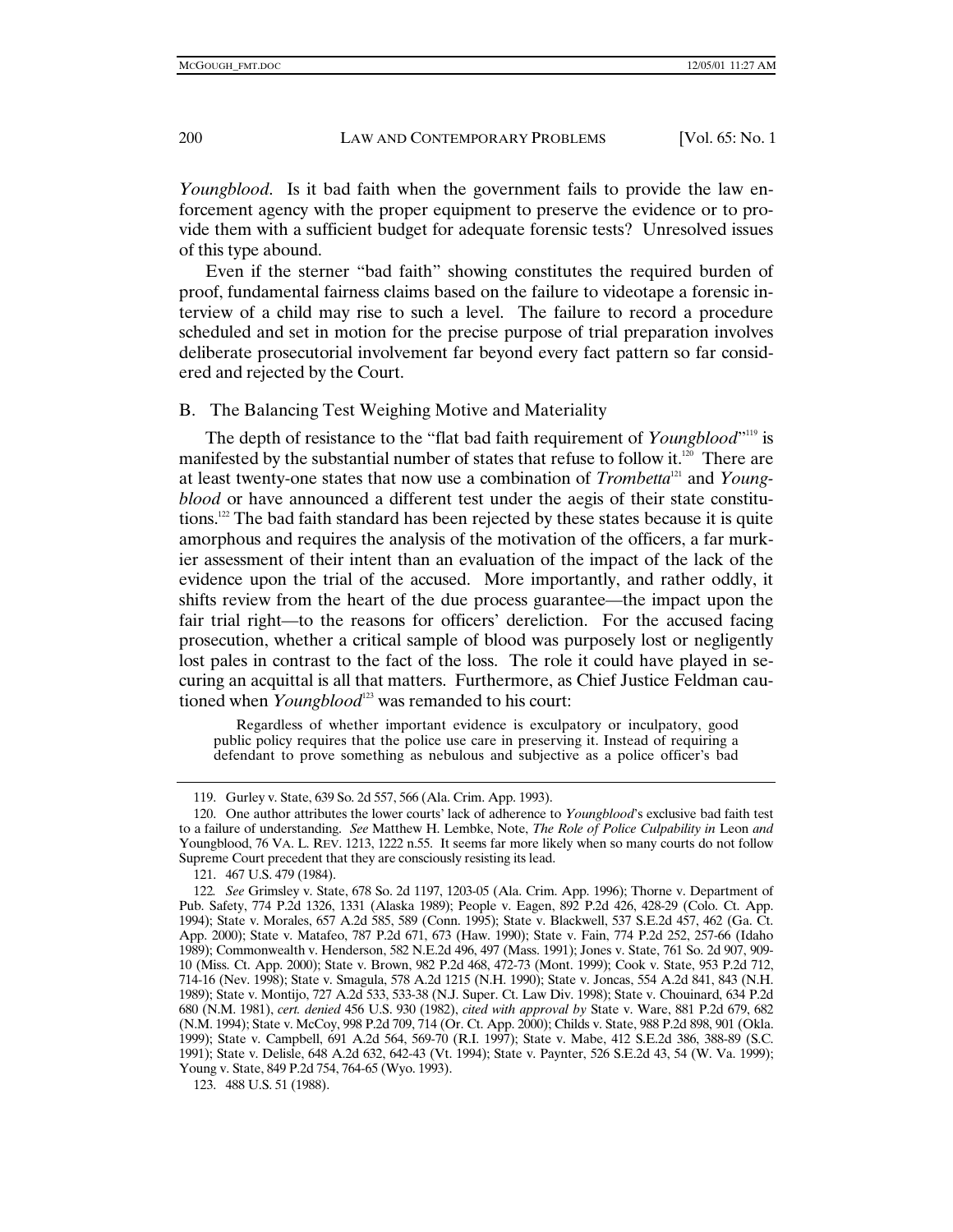faith, we should encourage due care. Today's holding invites bad police work, so long as the government does not act in bad faith, whatever that is.<sup>12</sup>

Under the *Trombetta-Youngblood* combination test for a due process violation, the defendant must prove the following: first, that the missing evidence is unique and nonreplicable; second, that it is highly material to the defense; and third, that the police knew or should have known of its value, that is, that its exculpatory value was apparent, so that the police may be said to have acted in bad faith.

Proof of the uniqueness factor is straightforward. For example, retesting a breath sample or subjecting any other piece of physical evidence to laboratory analysis is not the only way an accused can dispute the reliability of the state's testing. In *Trombetta,* Justice Marshall noted that the defendant had a statutory right to inspect the Intoxilyzer machine, check its calibration reports, investigate known sources of distortion, and cross-examine the machine operator for possible confession of improper practices. $125$  In contrast, early in the investigation, when the child's remembered account is likely to be at the height of its vibrancy, the state enjoys the unilateral advantage of evaluating the child's credibility. Such an interview is a unique encounter, a nonreplicable interaction between two human beings. Without a verbatim record, there is no way to test the validity of the claim that the forensic interview of a child was neutrally conducted and faithfully recalled:

Summaries of unrecorded interviews are subject to any number of distortions. It is a well documented fact in the psycholinguistic literature that when asked to recall conversations, most adults may recall the gist, but they cannot recall the exact words used, nor the sequences of interactions between speakers. . . . [I]nterview information of the most critical kind is lost when a verbatim recording is not made. [As one prosecution expert conceded], "Sometimes you take notes, you write down the answer, but not necessarily write down verbatim what all your questions are." Of course, the number of questions, their wording, their nature, and the tone of the interviewer questions are precisely what is needed to evaluate the effect of the interviewers' questions on the children. . . . This linguistic information rapidly fades from memory, minutes after the interactions have occurred.<sup>126</sup>

Furthermore, in contrast with other types of offenses, the only source of evidence in child sexual abuse cases is typically the accusation of the child.<sup>127</sup> The forensic interview thus meets the first prong of the *Trombetta-Youngblood* test: It is clearly

<sup>124.</sup> State v. Youngblood, 844 P.2d 1152, 1164 (Ariz. 1993) (Feldman, C.J., concurring in part and dissenting in part).

<sup>125</sup>*. See Trombetta*, 467 U.S. at 490.

<sup>126</sup>*. Pro Se* Appellant's Brief at 7-8, State v. Doggett, No. 15014-3-III, 1998 Wash. App. LEXIS 947 (Wash. Ct. App. June 10, 1998). This Brief was ghost-written by Robert Rosenthal, New York City, who served as appellate counsel and successfully pursued appeals on behalf of Kelly Michaels (State v. Michaels, 625 A.2d 489 (N.J. Super. Ct. App. Div. 1993), *aff'd*, 642 A.2d 1372 (N.J. 1994)), Grant Snowden (Snowden v. Singletary, 135 F.3d 732 (11th Cir. App. 1998)), and other high-profile alleged child abusers. For an account of some of Rosenthal's cases, see Trevor Armbrister, *I'm Not Guilty*, READER'S DIGEST, May 1, 1999, at 119.

<sup>127.</sup> "Child abuse is one of the most difficult crimes to detect and prosecute, in large part because there often are no witnesses except the victim." Pennsylvania v. Ritchie, 480 U.S. 39, 60 (1987)*.*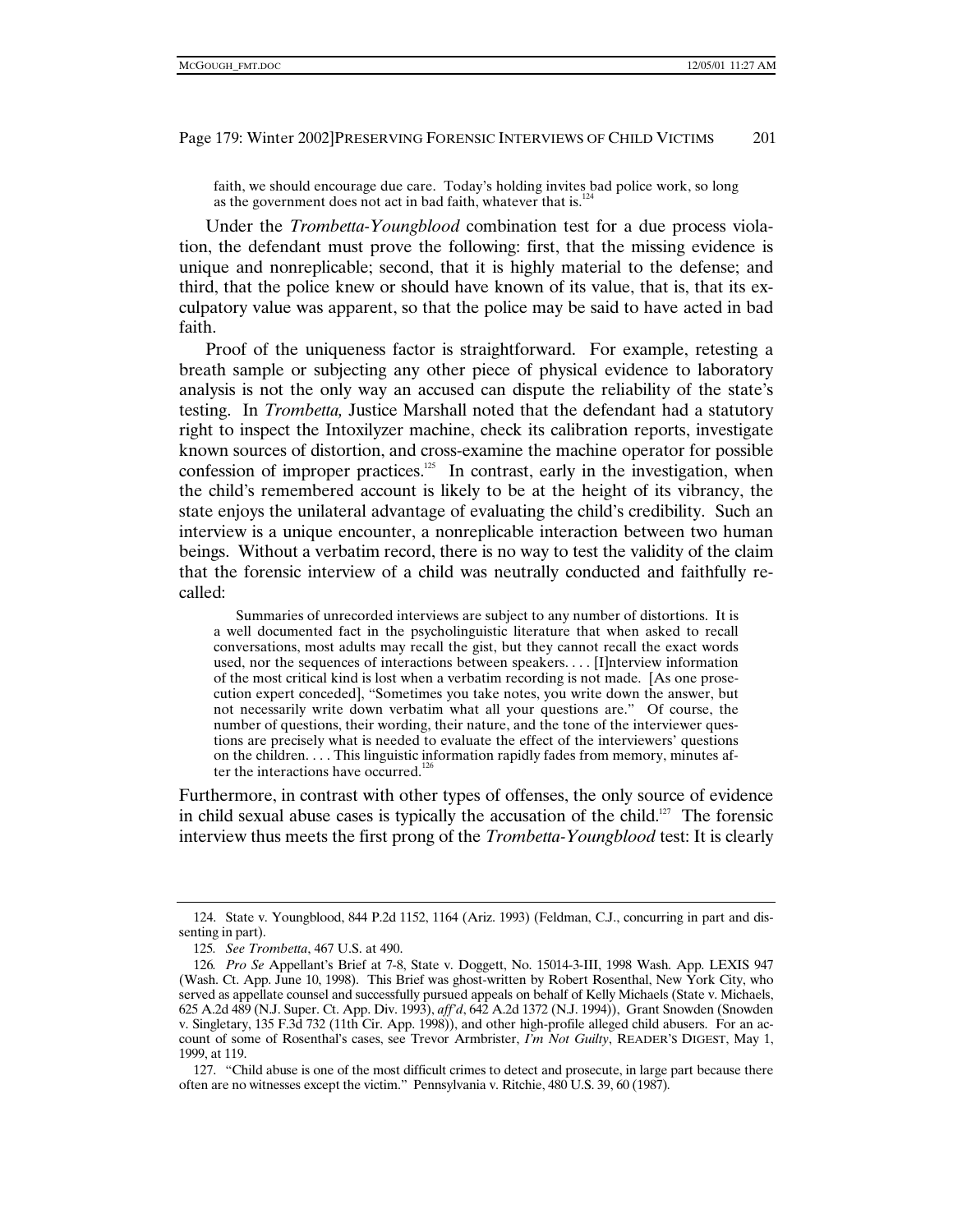unique evidence, and there is no comparable evidence reasonably available to the person accused by the child.

Hand-in-hand with the requirement that the missing evidence be unique and irreplaceable is the requirement that the evidence have significant exculpatory value. How does one prove that the evidence would have been valuable to the defense when it can no longer be reviewed? In *Trombetta*, the Court noted that categorical evidence of the accuracy of the testing process, that is, the Intoxilyzer's measurement of samples, could supply the missing predicate.128 Since that machine was highly accurate, was periodically and frequently checked for malfunction, and had rare false positives that were caused by known interferences that could be investigated and disproved in a particular case, the Court found that the evidence of test results was highly reliable and thereby concluded that the missing breath samples lacked significant exculpatory value.129 In contrast, the likelihood of interviewer error is well established, and there are substantial reliability risks in receiving hearsay reports of scattered children's assertions made during an interview.<sup>130</sup>

The third requirement of "bad faith" can be inferred from deviation from standard practice or from an independent showing that the police knew or should have known that preservation of the evidence was essential to a fair trial. The suggestibility of young children has become well known. High-profile child sexual abuse prosecutions have heightened public, and more so police, awareness of the suggestibility of children. In addition to appellate decisions, $131$  newspapers, $132$ magazines, $133$  and television documentaries<sup>134</sup> have given sensationalized coverage to prosecutions that foundered on poor interviewing of child witnesses. Every state, it seems, has produced its own disaster: the McMartin preschool case in California; the Wenatchee, Washington sex-ring cases; the Jordan, Minnesota sexual abuse investigation by the Attorney General; the Fells Acres Day School case in Massachusetts; and the Country Walk DayCare Center case in Florida, to recall only a few.135 As a Michigan State Police detective recalled, "I've been in forty of fifty states. Everyone is concerned with child abuse. Even in rural southwestern Indiana, they ask, 'How can we make our investigatory system work better in these types of cases?' Even in a rural area they are seeing these cases."136

In sum, because if *Trombetta* is deemed to have survived *Youngblood*, then a strong argument can be made that uniqueness and nonreplicability, high material-

<sup>128</sup>*. Trombetta*, 467 U.S. at 489.

<sup>129</sup>*. Id.*

<sup>130</sup>*. See supra* text accompanying notes 21-24.

<sup>131</sup>*. See, e.g.*, State v. Michaels, 625 A.2d 489 (N.J. Super. Ct. App. Div. 1993), *aff'd*, 642 A.2d 1372 (N.J. 1994).

<sup>132</sup>*. See, e.g.*, Dorothy Rabinowitz, *Verdict in Wenatchee*, WALL ST. J., Dec. 15, 1995, at A14; Dorothy Rabinowitz, *Wenatchee: A True Story*, WALL ST. J., Sept. 29, 1995, at A14.

<sup>133</sup>*. See, e.g.*, Armbrister, *supra* note 126.

<sup>134</sup>*. See, e.g.*, *Innocence Betrayed* (PBS documentary broadcast, Apr. 23, 1991).

<sup>135</sup>*. See* CECI & BRUCK, *supra* note 27, and MCGOUGH, *supra* note 6, for other examples and citations.

<sup>136.</sup> Mark E. Rust, *The Nightmare is Real*, 14 STUD. LAW. 12, 15-16 (1986) (quoting Det. Jack Shepherd).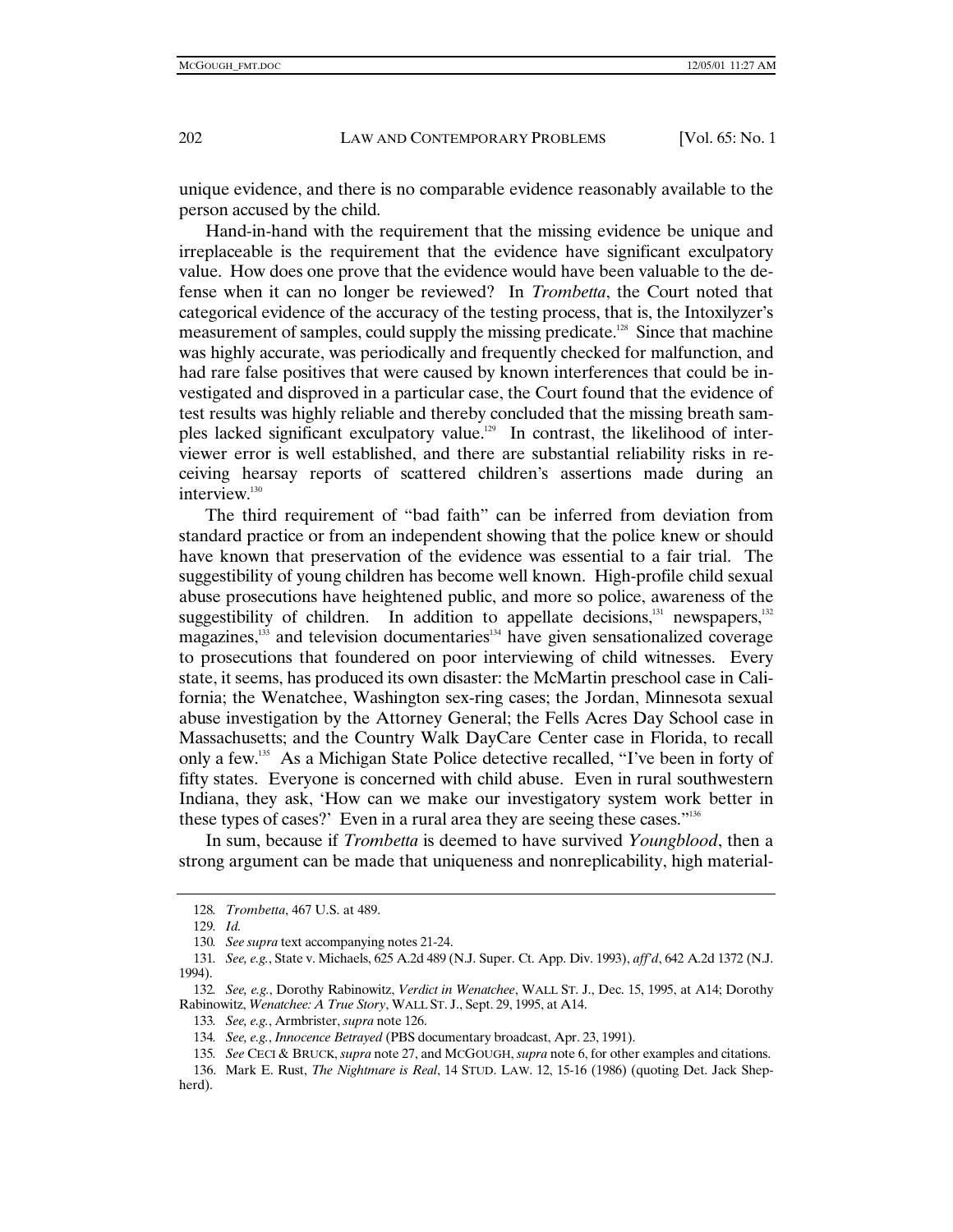ity, and inferable bad faith are all characteristics of an investigative interview of a child under evaluation as a critical trial witness.

## C. Special Obligation When the State is Creating Forensic Evidence

It is possible that, *sub silentio* in its *Trombetta* and *Youngblood* opinions, the Court was distinguishing between instances in which the police themselves create evidence to be used at trial, such as *Trombetta*'s forensic test of physical evidence, and instances in which the police play a much more passive role, such as *Youngblood*'s bailment of existing evidence. Certainly it seems sensible that there is a higher obligation imposed upon the state when it takes advantage of its superior resources and pretrial control of the investigation to produce or prepare testimonial evidence for trial than when it simply provides storage.

There is some inkling of the importance of this notion of the state's role in actively procuring critical evidence in the Court's 1967 *Wade-Gilbert-Stovall* trilogy involving the staging of a forensic lineup or showup for identification.<sup>137</sup> Though a quarter-century before *Trombetta* and *Youngblood*, the Court's factoring process in those cases is remarkably current. The Court held that, where there was a "grave potential for prejudice, intentional or not, in the pretrial lineup, which may not be capable of reconstruction at trial," and where the risk of pretrial misidentification may be later irremediable, constitutional safeguards are required.138 That passage can now be translated into the *Trombetta-Youngblood* formula: Where there is great materiality of unique, nonreplicable evidence, there is bad faith and, hence, a violation of due process, if the prosecutorial team fails to preserve it for disclosure to the accused and for review at trial.

Like the lineup, the forensic interview of a child is instigated, organized, and orchestrated by the state for use at trial. There are undeniable parallels between the state's role in constructing a lineup and conducting a forensic interview with a child victim. Furthermore, the potential unreliability of investigative interviewing is clearly analogous to the notorious unreliability of eyewitness identification which the Court acknowledged in *Wade*. As the *Wade* Court observed, "[a] major factor contributing to the high incidence of miscarriage of justice from mistaken identification has been the degree of suggestion inherent" in the encounter.139 Suggestion in constructing a lineup or showup can be created "intentionally or unintentionally in many subtle ways."<sup>140</sup> Identification is a critical issue in any prosecution and, "in practice, the issue of identity [and the elements of the crime] may (in the absence of other relevant evidence) for all practical purposes be de-

<sup>137</sup>*. See* United States v. Wade, 388 U.S. 218 (1967); Gilbert v. California, 388 U.S. 263 (1967); Stovall v. Denno, 388 U.S. 293 (1967).

<sup>138</sup>*. Wade,* 388 U.S. at 236-38. *Wade* and *Gilbert* were decided on right-to-counsel claims under the Sixth and Fourteenth Amendments; *Stovall* involved a pure due process claim since the Court held that its decisions in *Wade* and *Gilbert* were not to be applied retroactively. *See Stovall*, 388 U.S. at 297-99.

<sup>139</sup>*. Wade*, 388 U.S. at 228.

<sup>140</sup>*. Id.* at 229. The Court often uses the explanation that officers are "engaged in the often competitive enterprise of ferreting out crime." Johnson v. United States, 333 U.S. 10, 13-14 (1948).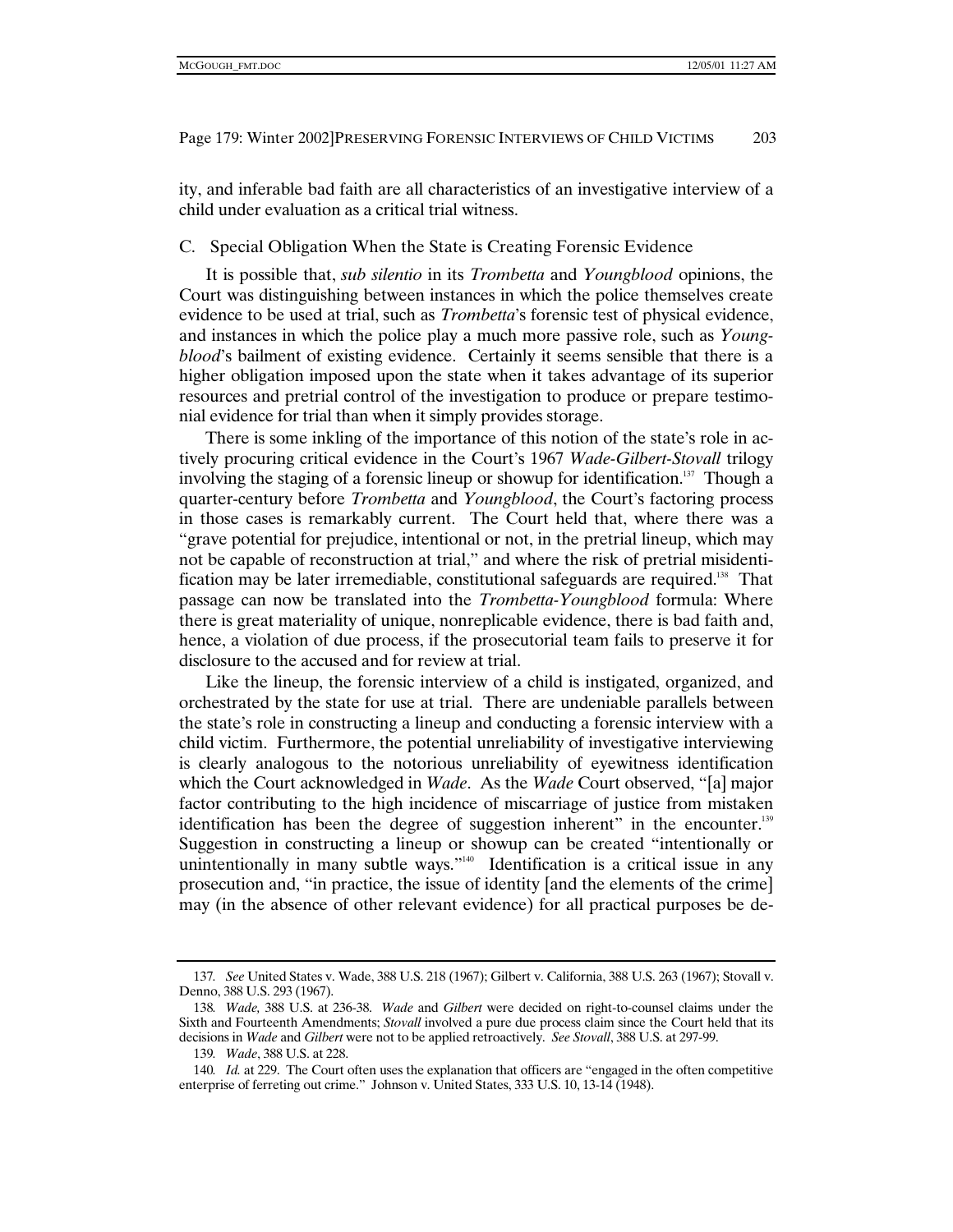termined there and then, before the trial."<sup>141</sup> As with constructing lineups, there are possibilities of skewing the reliability of the child's account during an investigative interview.<sup>142</sup> Even if most investigators do not intentionally subvert the accuracy of a child's memories, obtaining detailed and reliable information from a child is a much more delicate task, with a higher risk of contamination, than setting up an identification lineup. $143$ 

And, finally, as the Court underscored in *Wade*, replication of the lineup evidence may be impossible: "[T]he accused's inability effectively to reconstruct at trial any unfairness that occurred at the lineup may deprive him of his only opportunity meaningfully to attack the credibility of the witness' courtroom identification."144 Similarly, as has been discussed previously, without a videotape it is impossible to review and assess the impact of the interviewer's role during the twists and turns of a child's disclosures.

To redress the grave potential of the production of unreliable and undiscoverable identification evidence from a lineup, the *Wade* Court required that counsel be present for any confrontation involving a formally accused defendant.<sup>145</sup> If counsel were not provided, the lineup identification evidence could not be used by the state to convict the accused.146 Subsequently, the Court decided *United States v. Ash.*<sup>147</sup> In that case, the Court held that, if a photographic array was used for identification by the victim, counsel neither need be provided nor present.<sup>148</sup> The photographic record of the "line-up" served to memorialize the identification task and to enable defense counsel to reconstruct the event and thus have a fair opportunity to impeach the witness's identification.<sup>149</sup>

<sup>141</sup>*. Wade*, 388 U.S. at 229.

<sup>142.</sup> Perhaps the most vivid example comes from a forensic interview conducted in Sweden. A nineyear-old girl had been kidnapped by a man and was held prisoner for a couple of days before she was rescued. There was no doubt that it was originally a kidnapping, but could she have not run away during the two days? The defense counsel, who was listening to the interview, requested the policeman-interrogator to ask the child if the accused was present all the time, and if she could not have run away. The policeman immediately said, "Oh hell, a little girl like that . . . but of course I'll ask." The policeman went back to the room and asked the girl, "Was the man present all the time?" She said, "No, he went out and chopped some wood, and he went shopping." "Could you then have run away?" There was a silence, and then the policeman said, "Or were you really too scared to go anywhere?" And the child said, "Yes." Defense counsel would have asked the question in a different way. Eva Smith, *How to Deal with Children's Evidence*, *in* CHILDREN'S EVIDENCE IN LEGAL PROCEEDINGS: AN INTERNATIONAL PERSPECTIVE 17, 23 (J.R. Spencer et al. eds., 1989).

<sup>143</sup>*. See* MCGOUGH, *supra* note 6.

<sup>144</sup>*. Wade,* 388 U.S. at 231-32.

<sup>145</sup>*. See id*. at 236-38. Of course, immediately after *Wade*, the Court soon began chipping away at the force of its pronouncement. If lineup evidence outside the presence of counsel was inherently and predictably unreliable, then why should any accused individual, whether indicted or simply arrested on probable cause as a suspect, be denied the presence of counsel? Nonetheless, five years later, in *Kirby v. Illinois*, 406 U.S. 682 (1972), the Court limited *Wade*'s broad right of counsel to only those defendants who have been charged by indictment, preliminary hearing or other formal accusation. *See id*. at 690-91.

<sup>146</sup>*. Wade*, 388 U.S. at 236-37.

<sup>147.</sup> 413 U.S. 300 (1973).

<sup>148</sup>*. See id*. at 300-01.

<sup>149.</sup> Thus, there was no violation of the right of counsel if the defendant's lawyer was not present when the photographs were presented to the witness. In the mind's eye of the Rehnquist Court, concerns about preventing suggestibility were eclipsed by the sole requirement of preparing for adequate cross-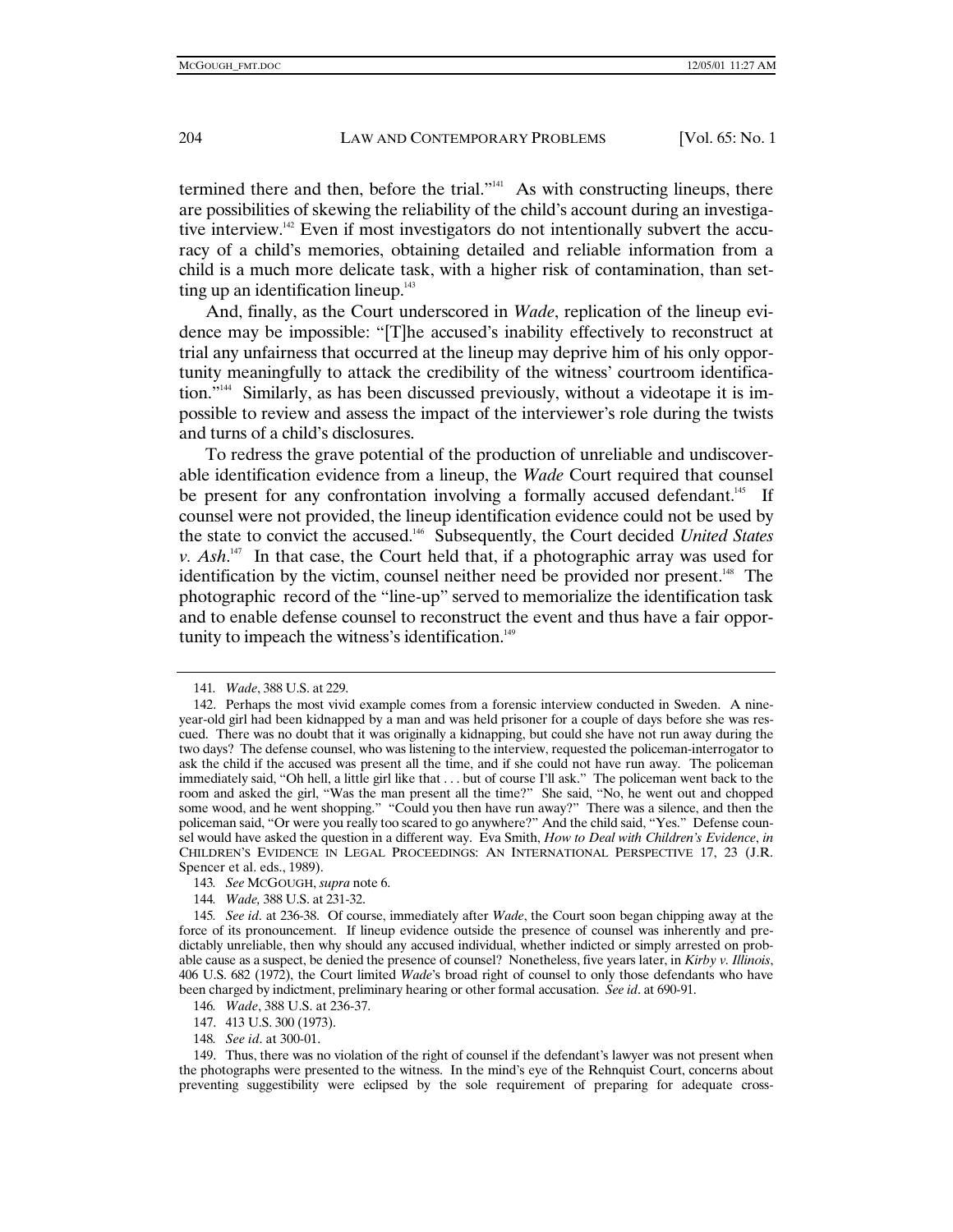Furthermore, and rather remarkably, the Rehnquist Court has recently fanned a few flickers of life into due process claims. In *County of Sacramento v. Lewis*,<sup>150</sup> the Court revived *Rochin v. California*<sup>151</sup> for the proposition that substantive due process extends to citizens accused of crimes. Due process is violated, observed the Court, when officers act with "intent to harm suspects physically or to worsen their legal plight."<sup>152</sup>

In sum, a forensic interview of a child is so fraught with the potential for distortion by the interviewer, both as to the accusation of a crime and to the identification of the perpetrator, that there is a substantial risk of irremediable mistake and of an unfair trial if the interview is not recorded and made available to the defense in advance of trial. The *Wade-Ash* jurisprudence chain supports the constitutional necessity for an accurate, reconstructible record. In short, this requires a videotape of any forensic interview of a child victim. *Idaho v. Wright* does not foreclose the constitutional inquiry; as the Court there acknowledged, reasonably welltrained members of the prosecutorial team should know of the critical importance of preserving a record of any child witness's interview. 153 A failure to record any staged encounter reflects an "intent to worsen the plight" of the accused, thus justifying the relief promised by the Due Process Clause.

# D. The Small World of Appellate Videotaping Decisions

There is no appellate decision that raises the constitutional issue of the prosecution's failure to videotape a forensic interview with a child victim, although there are several decisions that pivot on the prosecution's failure to preserve the videotape.154 In addition to the two cases previously discussed, the Tennessee Su-

152*. Lewis*, 523 U.S. at 854.

examination—equipping counsel to reconstruct the pretrial event and defend against it at trial. In *Foster v. California*, 394 U.S. 440 (1969), however, the Court preserved the potential for a violation of due process claim to redress egregious instances of police suggestiveness. *See id*. at 443-44.

<sup>150.</sup> 523 U.S. 833 (1998). *Lewis* involved a 42 U.S.C. § 1983 claim for damages stemming from a highspeed automobile chase.

<sup>151.</sup> 342 U.S. 165 (1952)*.*

<sup>153.</sup> 497 U.S. 805 (1990).

<sup>154</sup>*. Schaal v. Gammon*, 233 F.3d 1103 (8th Cir. 2000), is an atypical case in which the prosecution sought to introduce a forensic interview, albeit one that was a highly manipulated encounter, conducted by a psychologist with a seven-year-old who alleged rape by the accused. The Court of Appeals affirmed a district court's finding that the court committed error in receiving the tape into evidence pursuant to a special Missouri videotaped children's interview hearsay exception statute. *Id.* at 1104. The record revealed that the child was never put under oath, and her mother, who was antagonistic to the accused, was present at all times. In addition, the Court noted:

The reliability of the child's statements is also affected by the relationship of the psychologist who conducted the videotaped interview with the child and her mother. The child and the psychologist met weekly for counseling sessions during the four months preceding the videotaped interview, including practice questioning sessions. The record also reveals that the child's mother was a patient of the same psychologist [for four years] . . . . At one point during the interview, the psychologist stopped the videotape, took a break, reviewed the tape with the child, and resumed taping. The psychologist ultimately recorded two interviews of the child, taping over the first version with the second, thus selecting a version that achieved the desired effect and destroying one that apparently did not.

*Id*. at 1108.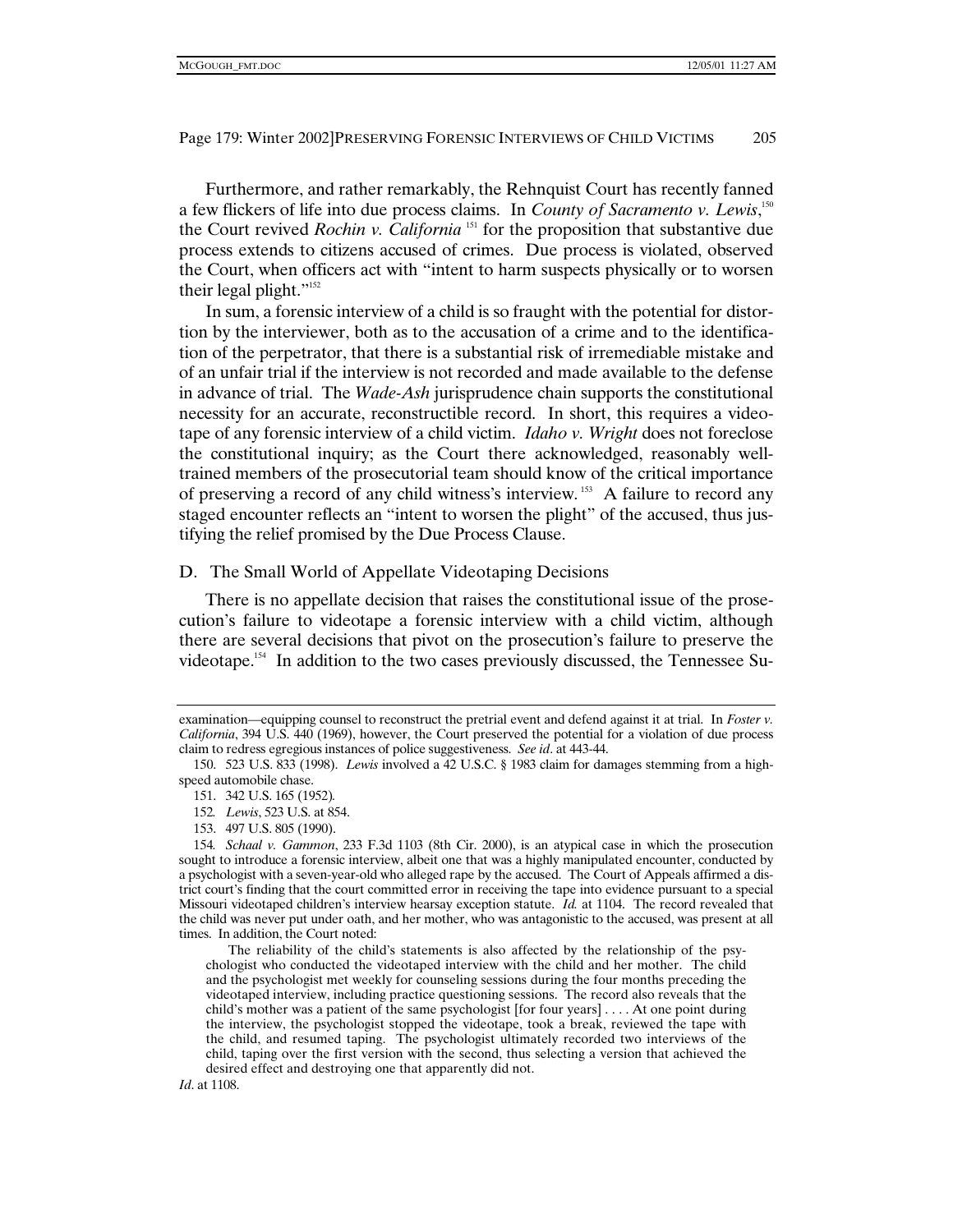preme Court's opinion in *State v. Ballard*<sup>155</sup> and the Supreme Court's decision in *Idaho v. Wright*,<sup>156</sup> a handful of other cases has raised the issue of a missing videotape of a child victim's interview.<sup>157</sup>

In a Colorado case, *Morgan v. Gertz*,<sup>158</sup> a police detective interviewed a sevenyear-old girl who, according to her biological father, had possibly been sexually abused by her stepfather. At this interview, the child "gave no indication she had been the victim of sexual abuse."159 The detective put the tape in her desk and closed the case, with advice to the father that he should seek therapy for his daughter.<sup>160</sup> About six weeks later, the father again contacted the police, this time to report that his daughter had provided specific details of the abuse.<sup>161</sup> The detective scheduled a second interview and, when she could not locate a blank videotape, she decided to reuse the videotape she had, recording over and erasing all but remnants of the previous interview.<sup>162</sup> At the second interview, the child alleged that she had been sexually assaulted by her stepfather on two occasions some six months before.<sup>163</sup> Finding that the government misconduct had been "wilful and egregious" in destroying exculpatory evidence, and that there was no alternative method for the defendant to reconstruct what had transpired during the "crucial initial interview," the trial court granted a motion for a directed verdict of acquittal.<sup>164</sup>

The situation in *State v. Ste. Marie* reinforces the hazards of interviewing a child victim and the necessity for a record of the exchange. 165 The forensic interviews of four preschoolers who complained of a neighbor's sexual assaults were conducted by a detective and were videotaped.<sup>166</sup> After reviewing the tapes, an assistant district attorney allegedly commented that the detective's methods were improper, inappropriate, and suggestive, and that therefore the accusation was unreliable.<sup>167</sup> The investigation went forward, however, and the children were re-

161*. Id.*

<sup>155.</sup> 855 S.W.2d 557 (Tenn. 1993). *See also supra* text accompanying notes 2-5.

<sup>156.</sup> 497 U.S. 805 (1990). *See also supra* text accompanying notes 90-94.

<sup>157.</sup> The truthfulness of young children's sexual abuse allegations was the heart of the case in the Florida prosecution of policeman Wayne Snowden, but the reversible error seized upon by the reviewing court was the state's use of an expert to vouch for the victim's credibility. *See* Snowden v. Singletary, 135 F.3d 732 (11th Cir. 1998), *rev'g* Snowden v. State, 537 So. 2d 1383 (Fla. Dist. Ct. App. 1989)).

<sup>158.</sup> 166 F.3d 1307 (10th Cir. 1999).

<sup>159</sup>*. Id*. at 1308.

<sup>160</sup>*. Id.* at 1307.

<sup>162</sup>*. Id.*

<sup>163</sup>*. Id.*

<sup>164</sup>*. See id*. at 1309. This decision is reported by the Tenth Circuit Court of Appeals in its denial of the defendant's § 1983 action seeking damages for the violation of his civil rights. The court noted that, when all criminal charges have been dismissed prior to trial, no cause of action exists under 42 U.S.C. § 1983 for denial of a fair trial. *Id*. at 1310.

<sup>165.</sup> 704 So. 2d 430 (La. Ct. App. 1997), *rev'd and remanded*, 723 So. 2d 407 (La. 1998), 741 So. 2d 823 (La. Ct. App. 1999), *rev'd and remanded*, 770 So. 2d 315 (La. 2000).

<sup>166</sup>*. Ste. Marie*, 770 So.2d at 317.

<sup>167</sup>*. Ste. Marie,* 741 So.2d at 827.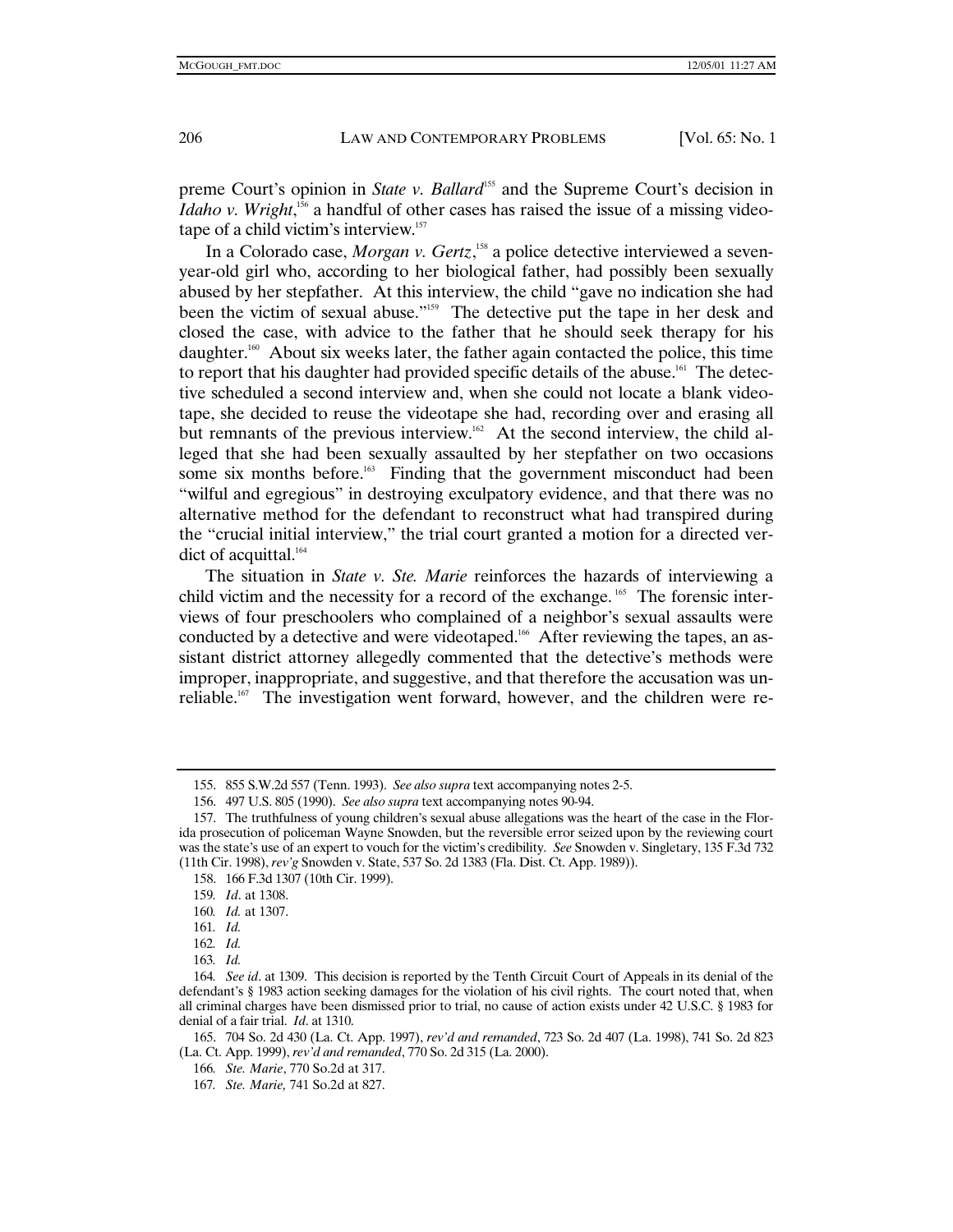ferred to a licensed clinical social worker.<sup>168</sup> After a discovery request for the tape,<sup>169</sup> the state reported on the day of trial that it was lost, although the state offered an audiotape of the interview. The trial court denied the motion for a continuance and forced the defendant to trial. The missing videotape turned out to be an important benchmark against which to compare other versions of the accusation. One of the children repeated her accusation but gave inconsistent details to her therapist and also later at trial.<sup>170</sup> A neighbor who was present at the initial informal interrogation by the police testified about disclosures then made by the child that differed from the later account preserved in the videotaped interview.<sup>171</sup> Fourth and fifth versions, hearsay reports of the child's statements, were offered in testimony by two of the children's mothers. Finally, the child testified on crossexamination about a practice interview conducted by the prosecutor. $172$ 

*Ste. Marie* was a typical sexual abuse prosecution with multiple investigatory adult-child exchanges about the child's experiences. Indeed, in addition to casual exchanges within the family, most child victims, on average, are interviewed at least a dozen times during the course of a criminal investigation.173 With so many possibilities for contamination, the videotape of the forensic interview is the benchmark that is essential for tracing and then unraveling the child's independent reminiscences from the suggested gloss or misinterpretations of well-meaning adults.

There simply is no substitute for a videotaped record of a forensic interview of a child. No case illustrates that better than the naïve opinion of a Florida District Court of Appeal in *State v. Larrinaga*. 174 A detective interviewed two children, apparently together, in a "30-40 minute videotaped interview."175 When both children denied that the defendant had abused them, the investigation was closed, and the videotape was erased a year later. The appellate court found no violation of due process, citing the fact that the children were prepared to testify that, in the initial forensic interview, they had denied any abuse;  $176$  furthermore, the court noted that the detective also would testify that the children did not confirm any

<sup>168</sup>*. See id.* at 824-25 (discussing the subsequent conduct of the investigation and the children's consultation with a licensed clinical social worker).

<sup>169.</sup> Defense counsel was permitted to view the videotape twice before its loss, once shortly after the defendant's arrest, and later when it was shown at the preliminary examination. *See Ste. Marie*, 770 So.2d at 317. The Louisiana Supreme Court ultimately found no due process violation, because the defendant expressly absolved the state of any bad faith in the loss of the tape and thus had not met the burden imposed by *Youngblood*. *Arizona v. Youngblood*, 488 U.S. 51, 58 (1988); *Ste. Marie*, 770 So.2d at 318. In addition, the Court noted that the defense had not been compromised by the loss, because the state had freely disclosed the contents of the videotape to defense counsel and had provided the audiotape, both of which were used with some effectiveness in cross-examination at trial. *See id*.

<sup>170</sup>*. Ste. Marie*, 741 So.2d at 826-27.

<sup>171</sup>*. Id.* at 827.

<sup>172</sup>*. Id.* at 826.

<sup>173</sup>*. See* WHITCOMB ET AL.*, supra* note 29, at 99.

<sup>174.</sup> 569 So.2d 911 (Fla. Dist. Ct. App. 1990).

<sup>175</sup>*. See id.* at 912. The dangers of "cross-pollination" resulting from joint interviews with alleged victims is well documented. *See, e.g.*, OFFICE OF THE ATTORNEY-GENERAL OF MINNESOTA, HUBERT H. HUMPHREY III, ATTORNEY-GENERAL, REPORT ON SCOTT COUNTY INVESTIGATIONS 11-12 (1985).

<sup>176</sup>*. Larrinaga*, 569 So.2d at 913.